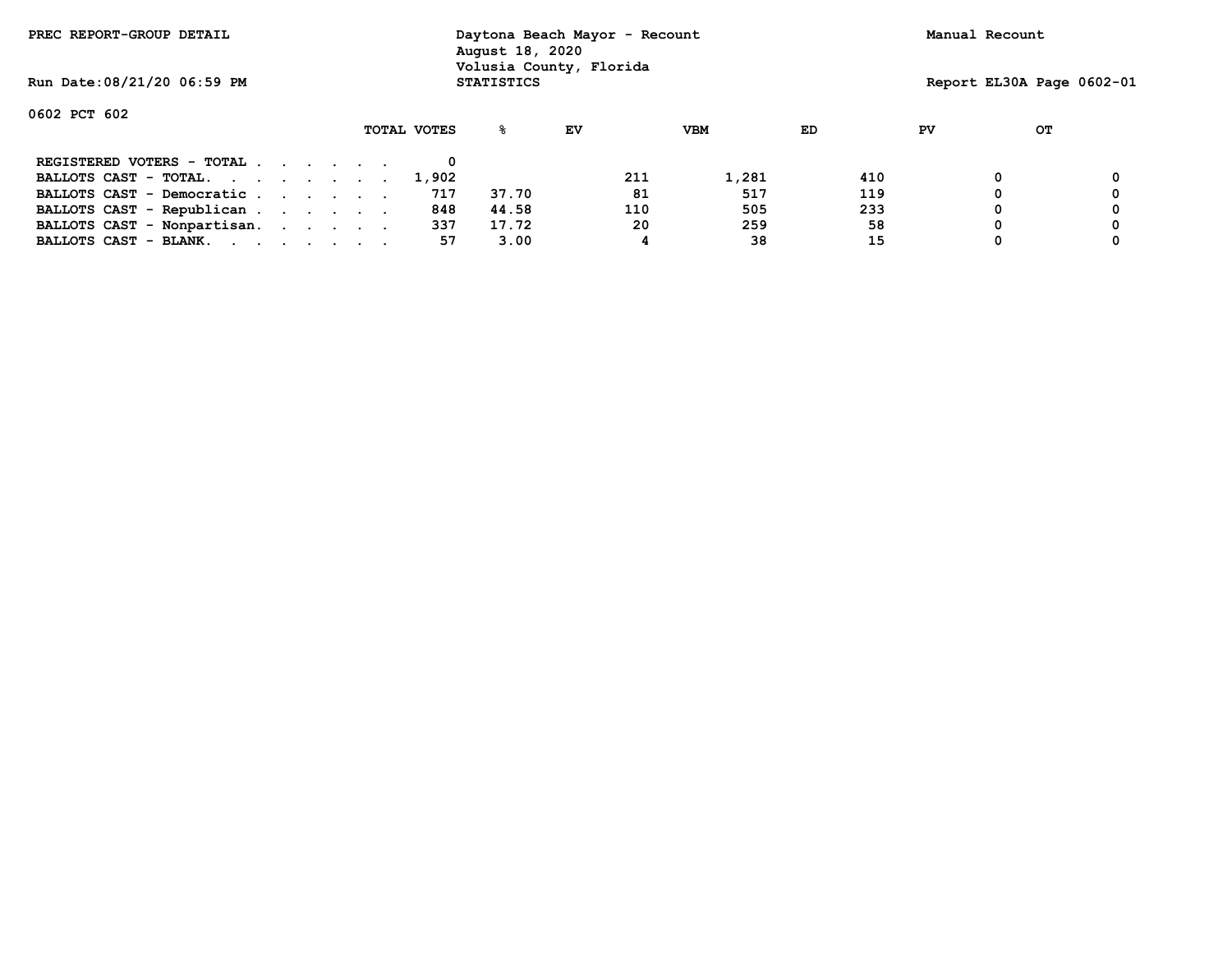| PREC REPORT-GROUP DETAIL            |             | August 18, 2020 | Daytona Beach Mayor - Recount<br>Volusia County, Florida |            |     | Manual Recount |                           |
|-------------------------------------|-------------|-----------------|----------------------------------------------------------|------------|-----|----------------|---------------------------|
| Run Date: 08/21/20 06:59 PM         |             | Nonpartisan     |                                                          |            |     |                | Report EL30A Page 0602-02 |
| 0602 PCT 602                        |             |                 |                                                          |            |     |                |                           |
|                                     | TOTAL VOTES | ℁               | EV                                                       | <b>VBM</b> | ED  | PV             | OТ                        |
| Mayor Daytona Beach<br>(VOTE FOR) 1 |             |                 |                                                          |            |     |                |                           |
| Sherrise M. Boyd.                   | 254         | 13.76           | 29                                                       | 176        | 49  | 0              |                           |
| Derrick L. Henry Sr.                | 942         | 51.03           | 101                                                      | 666        | 175 | 0              |                           |
| Ken Strickland.                     | 650         | 35.21           | 77                                                       | 401        | 172 | 0              |                           |
| Over Votes                          | 0           |                 |                                                          | 0          |     | 0              |                           |
| Under Votes                         | 56          |                 |                                                          | 38         | 14  | 0              |                           |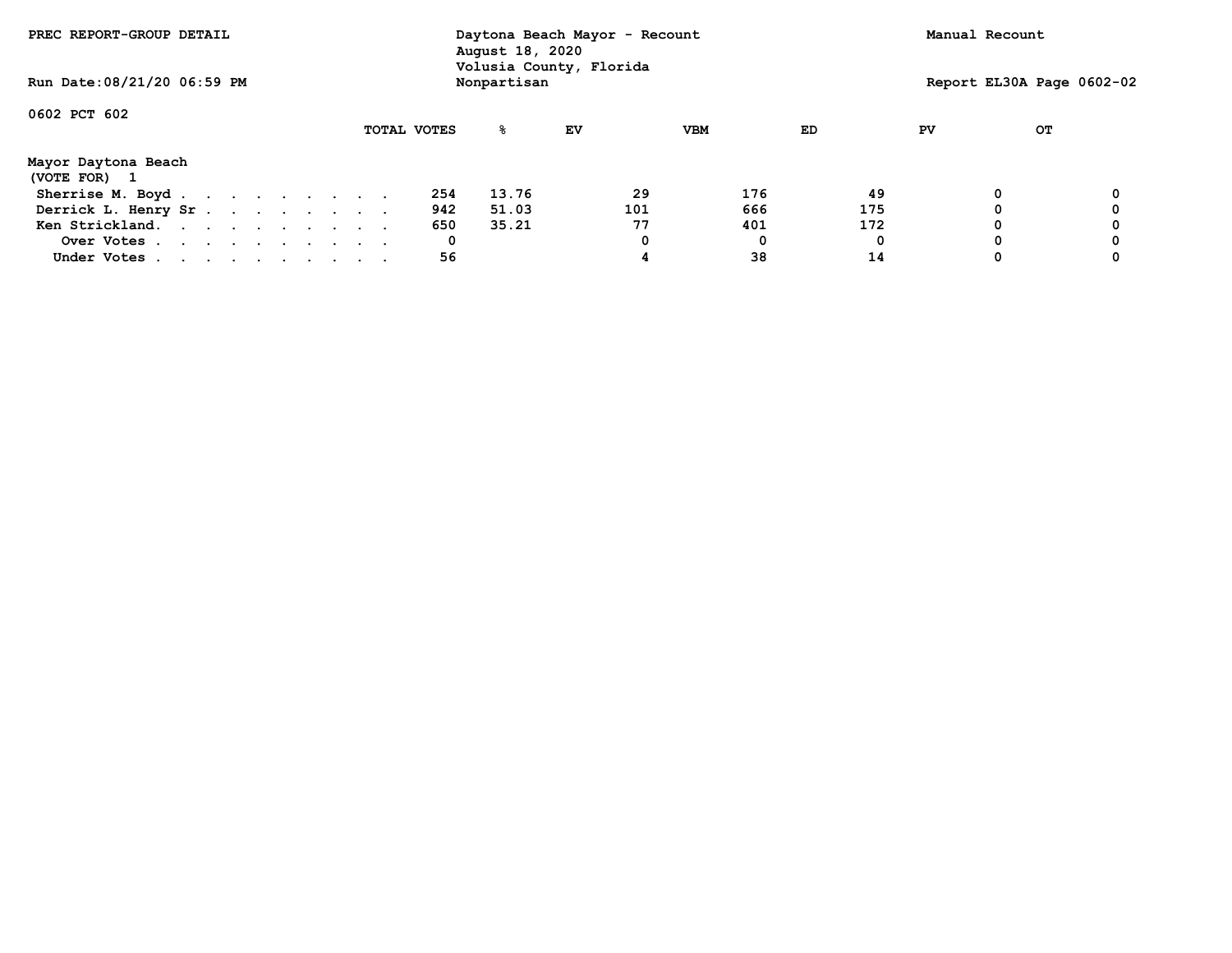| PREC REPORT-GROUP DETAIL    |  |             | August 18, 2020   | Daytona Beach Mayor - Recount<br>Volusia County, Florida |            |     |    | Manual Recount            |  |
|-----------------------------|--|-------------|-------------------|----------------------------------------------------------|------------|-----|----|---------------------------|--|
| Run Date: 08/21/20 06:59 PM |  |             | <b>STATISTICS</b> |                                                          |            |     |    | Report EL30A Page 0603-01 |  |
| 0603 PCT 603                |  |             |                   |                                                          |            |     |    |                           |  |
|                             |  | TOTAL VOTES | ዱ                 | EV                                                       | <b>VBM</b> | ED  | PV | OТ                        |  |
| $REGISTERED VOTERS - TOTAL$ |  |             |                   |                                                          |            |     |    |                           |  |
| BALLOTS CAST - TOTAL.       |  | 1,136       |                   | 249                                                      | 602        | 285 |    |                           |  |
| BALLOTS CAST - Democratic   |  | 850         | 74.82             | 209                                                      | 420        | 221 |    |                           |  |
| BALLOTS CAST - Republican   |  | 163         | 14.35             | 27                                                       | 96         | 40  |    |                           |  |
| BALLOTS CAST - Nonpartisan. |  | 123         | 10.83             | 13                                                       | 86         | 24  |    |                           |  |
| BALLOTS CAST - BLANK.       |  | 10          | .88               |                                                          | ⇁          |     |    |                           |  |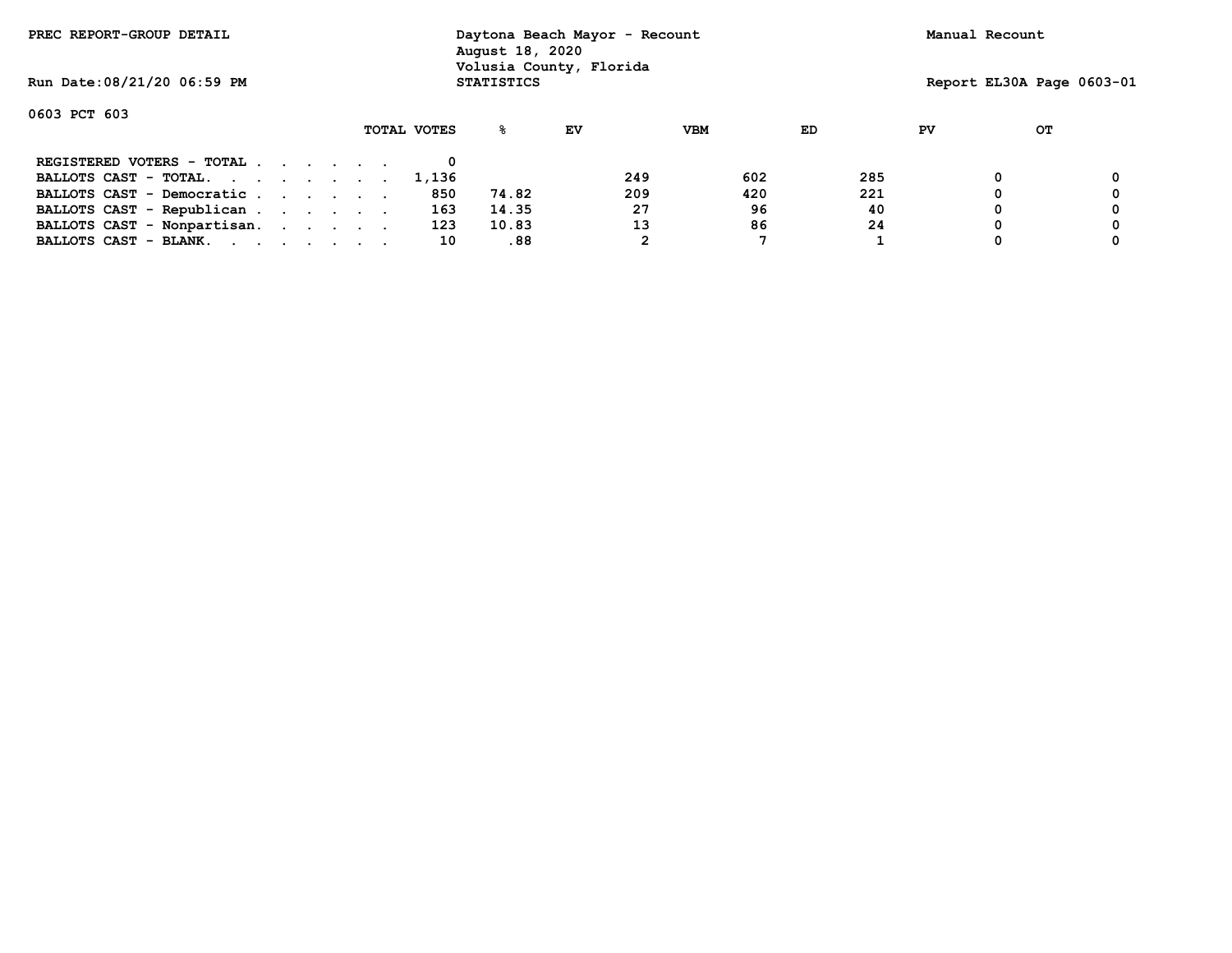| PREC REPORT-GROUP DETAIL            |  |  |  |  |             | Daytona Beach Mayor - Recount<br>August 18, 2020<br>Volusia County, Florida |    |     |            |     |    | Manual Recount            |  |
|-------------------------------------|--|--|--|--|-------------|-----------------------------------------------------------------------------|----|-----|------------|-----|----|---------------------------|--|
| Run Date: 08/21/20 06:59 PM         |  |  |  |  |             | Nonpartisan                                                                 |    |     |            |     |    | Report EL30A Page 0603-02 |  |
| 0603 PCT 603                        |  |  |  |  |             |                                                                             |    |     |            |     |    |                           |  |
|                                     |  |  |  |  | TOTAL VOTES | %                                                                           | EV |     | <b>VBM</b> | ED  | PV | OТ                        |  |
| Mayor Daytona Beach<br>(VOTE FOR) 1 |  |  |  |  |             |                                                                             |    |     |            |     |    |                           |  |
| Sherrise M. Boyd                    |  |  |  |  | 278         | 24.69                                                                       |    | 70  | 127        | 81  |    | 0                         |  |
| Derrick L. Henry Sr.                |  |  |  |  | 698         | 61.99                                                                       |    | 150 | 387        | 161 |    |                           |  |
| Ken Strickland.                     |  |  |  |  | 150         | 13.32                                                                       |    | 27  | 81         | 42  |    | 0                         |  |
| Over Votes                          |  |  |  |  | 0           |                                                                             |    |     | 0          |     |    | 0                         |  |
| Under Votes                         |  |  |  |  | 10          |                                                                             |    |     |            |     |    | 0                         |  |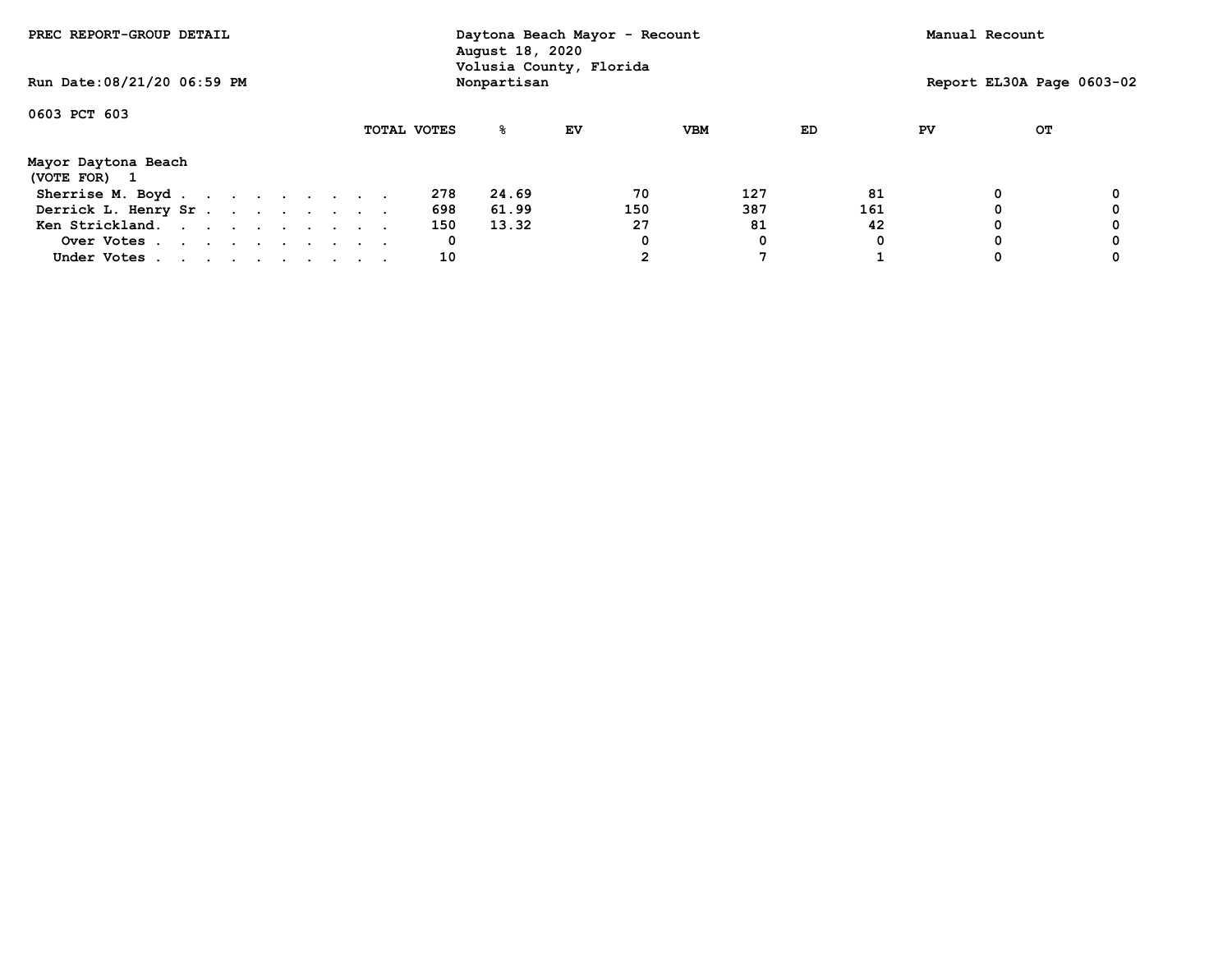| PREC REPORT-GROUP DETAIL    |  |  |             | Daytona Beach Mayor - Recount<br>August 18, 2020<br>Volusia County, Florida |    |     |            |     |    | Manual Recount |                           |
|-----------------------------|--|--|-------------|-----------------------------------------------------------------------------|----|-----|------------|-----|----|----------------|---------------------------|
| Run Date: 08/21/20 06:59 PM |  |  |             | <b>STATISTICS</b>                                                           |    |     |            |     |    |                | Report EL30A Page 0607-01 |
| 0607 PCT 607                |  |  |             |                                                                             |    |     |            |     |    |                |                           |
|                             |  |  | TOTAL VOTES | ℁                                                                           | EV |     | <b>VBM</b> | ED  | PV |                | OТ                        |
| REGISTERED VOTERS - TOTAL   |  |  |             |                                                                             |    |     |            |     |    |                |                           |
| BALLOTS CAST - TOTAL.       |  |  | 1,463       |                                                                             |    | 162 | 933        | 367 |    |                |                           |
| BALLOTS CAST - Democratic   |  |  | 578         | 39.51                                                                       |    | 51  | 422        | 105 |    |                |                           |
| BALLOTS CAST - Republican   |  |  | 619         | 42.31                                                                       |    | 89  | 321        | 208 |    |                |                           |
| BALLOTS CAST - Nonpartisan. |  |  | 266         | 18.18                                                                       |    | 22  | 190        | 54  |    |                |                           |
| BALLOTS CAST - BLANK.       |  |  | 32          | 2.19                                                                        |    | 2   | 24         | 6   |    |                |                           |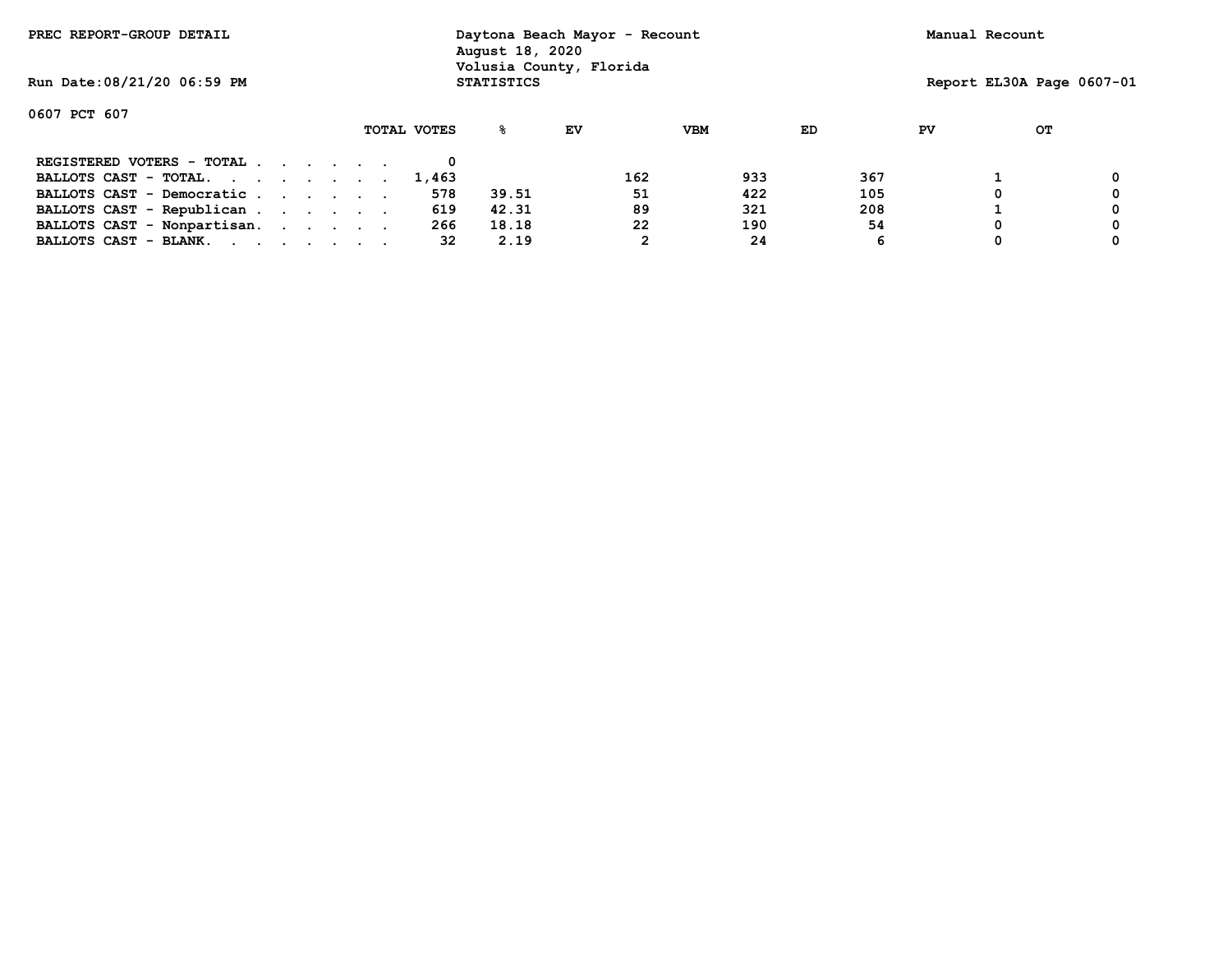| PREC REPORT-GROUP DETAIL          |  |  |  |  |  |             | Daytona Beach Mayor - Recount<br>August 18, 2020<br>Volusia County, Florida |    |    |            |     |    | Manual Recount            |  |
|-----------------------------------|--|--|--|--|--|-------------|-----------------------------------------------------------------------------|----|----|------------|-----|----|---------------------------|--|
| Run Date: 08/21/20 06:59 PM       |  |  |  |  |  |             | Nonpartisan                                                                 |    |    |            |     |    | Report EL30A Page 0607-02 |  |
| 0607 PCT 607                      |  |  |  |  |  |             |                                                                             |    |    |            |     |    |                           |  |
|                                   |  |  |  |  |  | TOTAL VOTES | %                                                                           | EV |    | <b>VBM</b> | ED  | PV | OТ                        |  |
| Mayor Daytona Beach<br>(VOTE FOR) |  |  |  |  |  |             |                                                                             |    |    |            |     |    |                           |  |
| Sherrise M. Boyd                  |  |  |  |  |  | 163         | 11.39                                                                       |    | 11 | 125        | 27  |    | 0                         |  |
| Derrick L. Henry Sr.              |  |  |  |  |  | 604         | 42.21                                                                       |    | 59 | 421        | 124 |    | 0                         |  |
| Ken Strickland.                   |  |  |  |  |  | 664         | 46.40                                                                       |    | 90 | 362        | 211 |    |                           |  |
| Over Votes                        |  |  |  |  |  |             |                                                                             |    | 0  |            |     |    | 0                         |  |
| Under Votes                       |  |  |  |  |  | 31          |                                                                             |    | 2  | 24         |     |    | 0                         |  |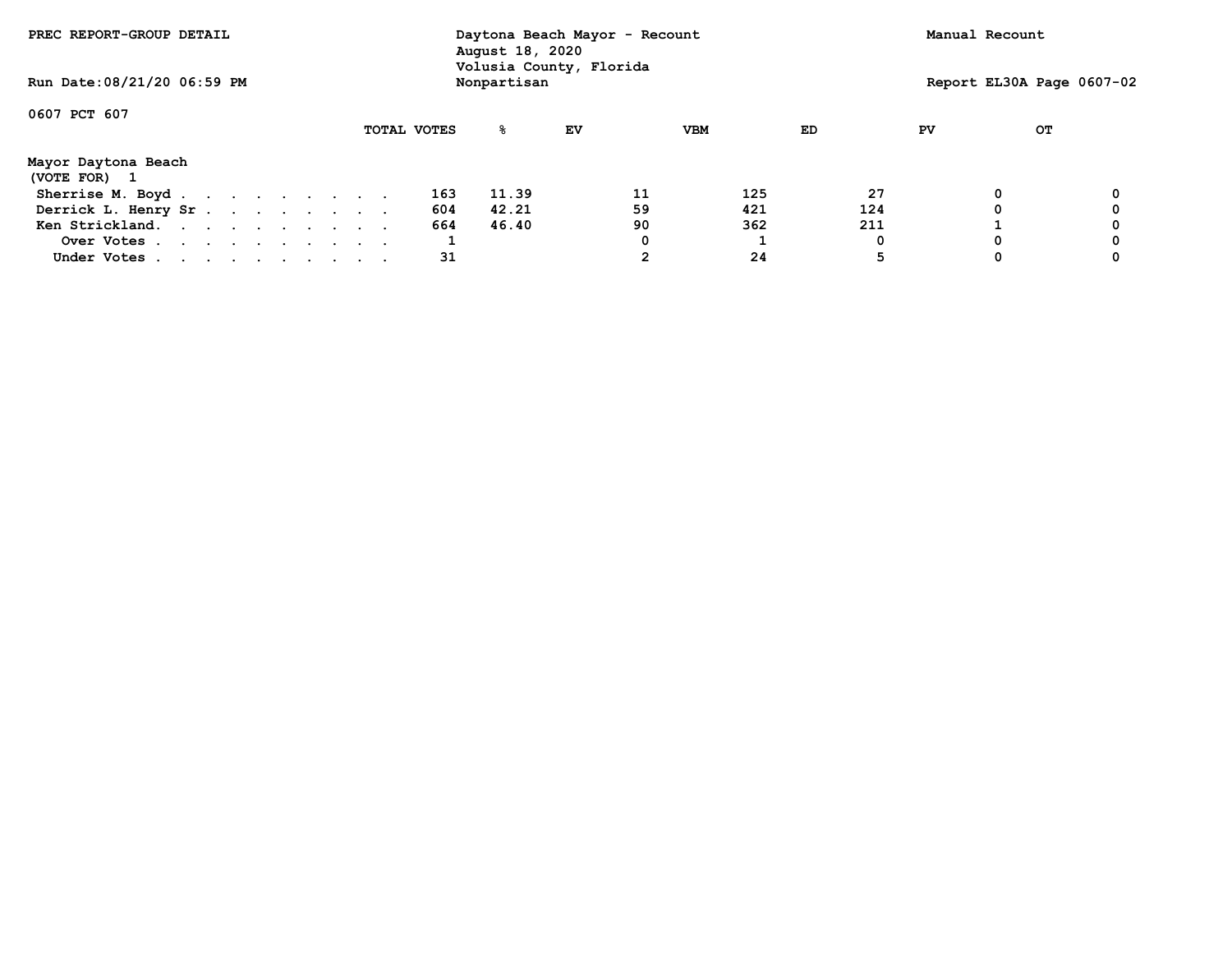| PREC REPORT-GROUP DETAIL    |  |  |             | Daytona Beach Mayor - Recount<br>August 18, 2020<br>Volusia County, Florida |    |     |            |     |    | Manual Recount |    |                           |
|-----------------------------|--|--|-------------|-----------------------------------------------------------------------------|----|-----|------------|-----|----|----------------|----|---------------------------|
| Run Date: 08/21/20 06:59 PM |  |  |             | <b>STATISTICS</b>                                                           |    |     |            |     |    |                |    | Report EL30A Page 0614-01 |
| 0614 PCT 614                |  |  |             |                                                                             |    |     |            |     |    |                |    |                           |
|                             |  |  | TOTAL VOTES | ℁                                                                           | EV |     | <b>VBM</b> | ED  | PV |                | OТ |                           |
| REGISTERED VOTERS - TOTAL   |  |  |             |                                                                             |    |     |            |     |    |                |    |                           |
| BALLOTS CAST - TOTAL.       |  |  | 931         |                                                                             |    | 164 | 508        | 259 |    | 0              |    |                           |
| BALLOTS CAST - Democratic   |  |  | 735         | 78.95                                                                       |    | 139 | 386        | 210 |    |                |    |                           |
| BALLOTS CAST - Republican   |  |  | 110         | 11.82                                                                       |    | 15  | 67         | 28  |    |                |    |                           |
| BALLOTS CAST - Nonpartisan. |  |  | 86          | 9.24                                                                        |    | 10  | 55         | 21  |    |                |    |                           |
| BALLOTS CAST - BLANK.       |  |  | 14          | 1.50                                                                        |    |     | 10         |     |    |                |    |                           |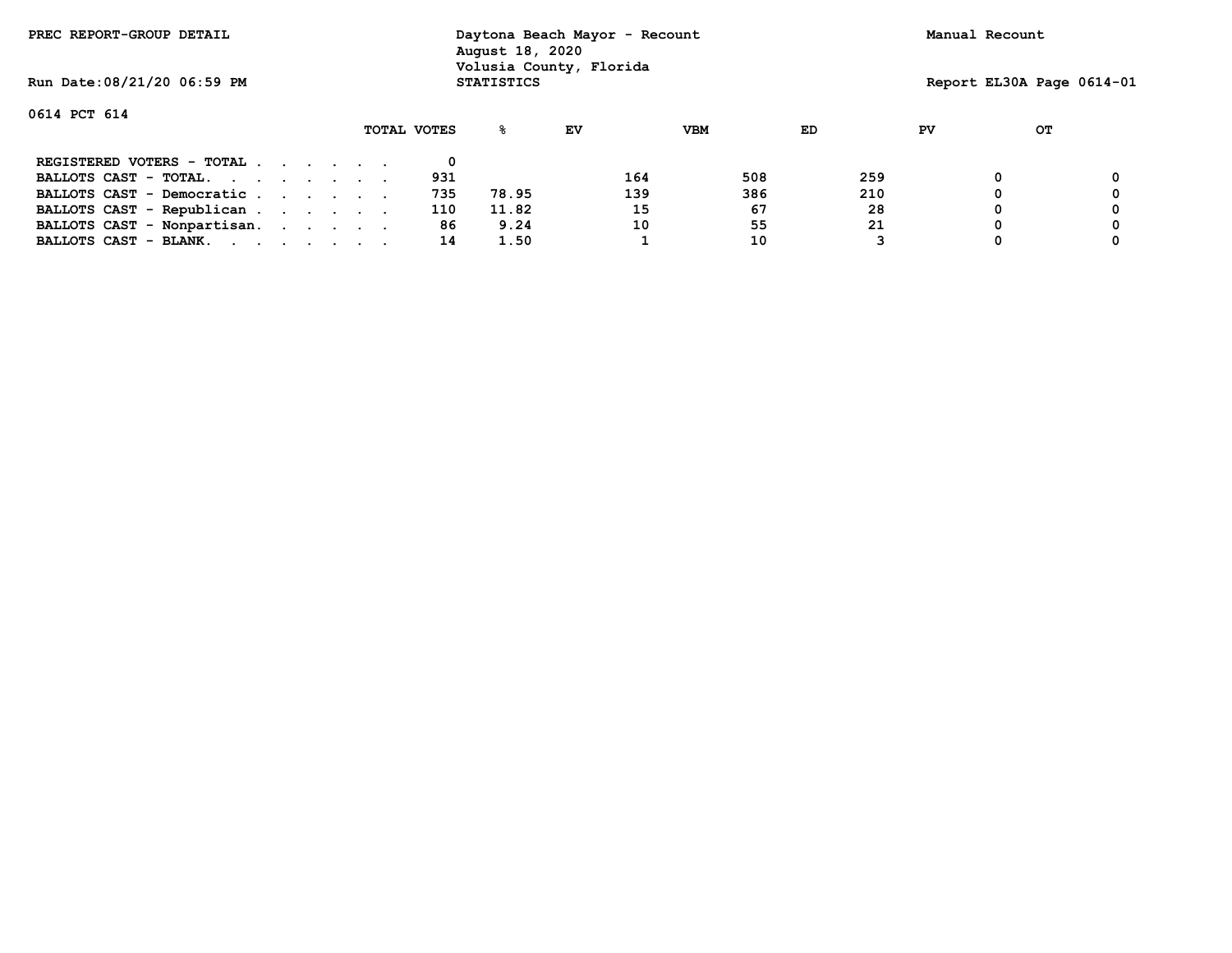| PREC REPORT-GROUP DETAIL          |  |             | August 18, 2020 | Daytona Beach Mayor - Recount<br>Volusia County, Florida |            |     | Manual Recount |                           |
|-----------------------------------|--|-------------|-----------------|----------------------------------------------------------|------------|-----|----------------|---------------------------|
| Run Date: 08/21/20 06:59 PM       |  |             | Nonpartisan     |                                                          |            |     |                | Report EL30A Page 0614-02 |
| 0614 PCT 614                      |  |             |                 |                                                          |            |     |                |                           |
|                                   |  | TOTAL VOTES | %               | EV                                                       | <b>VBM</b> | ED  | PV             | OТ                        |
| Mayor Daytona Beach<br>(VOTE FOR) |  |             |                 |                                                          |            |     |                |                           |
| Sherrise M. Boyd                  |  | 271         | 29.55           | 51                                                       | 126        | 94  | 0              |                           |
| Derrick L. Henry Sr.              |  | 507         | 55.29           | 90                                                       | 286        | 131 |                |                           |
| Ken Strickland.                   |  | 139         | 15.16           | 22                                                       | 86         | 31  | 0              |                           |
| Over Votes                        |  | 0           |                 | 0                                                        | 0          |     | 0              |                           |
| Under Votes                       |  | 14          |                 |                                                          | 10         |     | 0              |                           |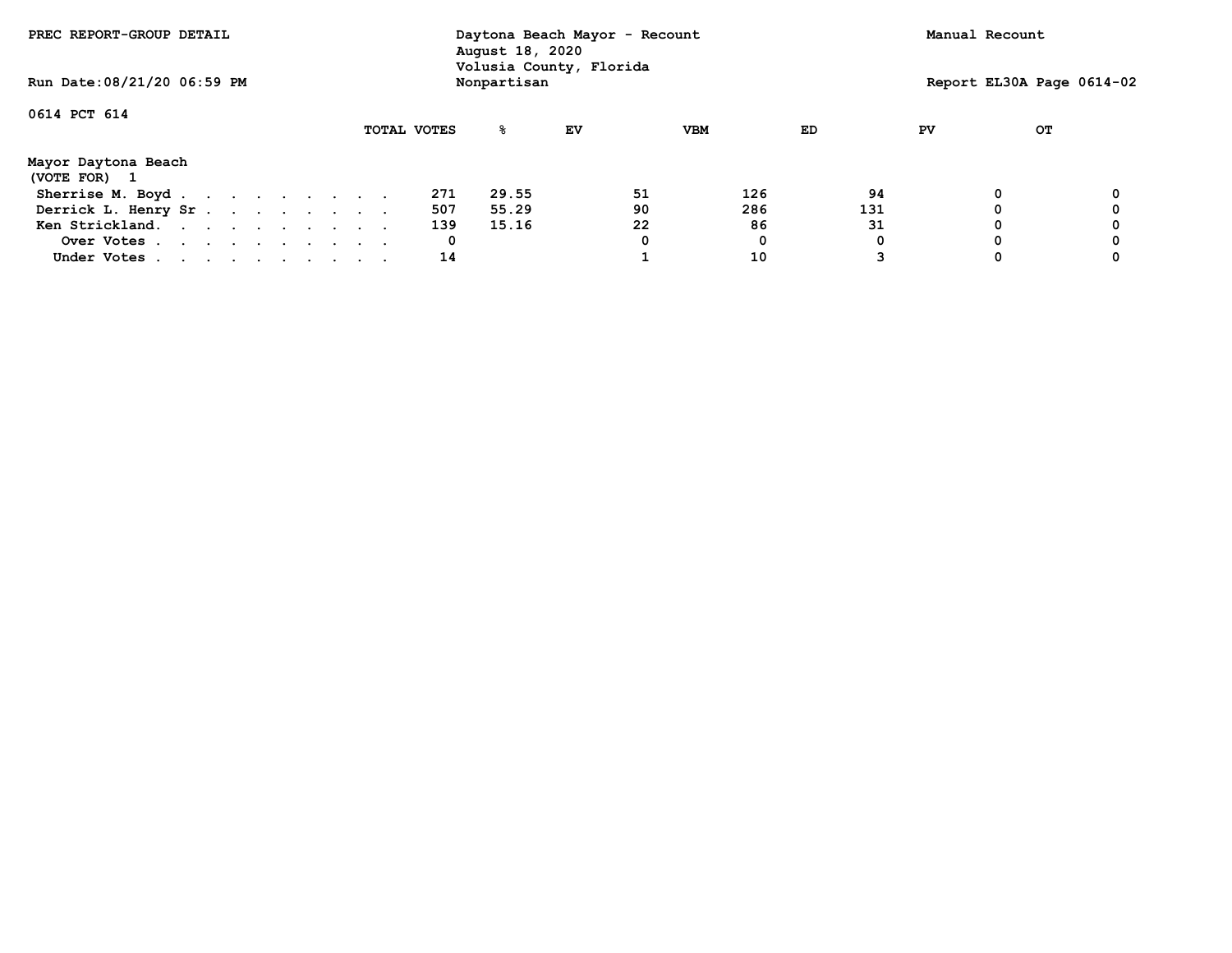| PREC REPORT-GROUP DETAIL    |  |  |  |  |  |             | Daytona Beach Mayor - Recount<br>August 18, 2020<br>Volusia County, Florida |    |     |            |     |    | Manual Recount |                           |
|-----------------------------|--|--|--|--|--|-------------|-----------------------------------------------------------------------------|----|-----|------------|-----|----|----------------|---------------------------|
| Run Date: 08/21/20 06:59 PM |  |  |  |  |  |             | <b>STATISTICS</b>                                                           |    |     |            |     |    |                | Report EL30A Page 0619-01 |
| 0619 PCT 619                |  |  |  |  |  |             |                                                                             |    |     |            |     |    |                |                           |
|                             |  |  |  |  |  | TOTAL VOTES | ℁                                                                           | EV |     | <b>VBM</b> | ED  | PV |                | OТ                        |
| REGISTERED VOTERS - TOTAL   |  |  |  |  |  |             |                                                                             |    |     |            |     |    |                |                           |
| BALLOTS CAST - TOTAL.       |  |  |  |  |  | 531         |                                                                             |    | 111 | 248        | 170 |    |                |                           |
| BALLOTS CAST - Democratic   |  |  |  |  |  | 410         | 77.21                                                                       |    | 97  | 179        | 132 |    |                |                           |
| BALLOTS CAST - Republican   |  |  |  |  |  | 51          | 9.60                                                                        |    | 6   | 25         | 20  |    |                |                           |
| BALLOTS CAST - Nonpartisan. |  |  |  |  |  | 70          | 13.18                                                                       |    | 8   | 44         | 18  |    |                |                           |
| BALLOTS CAST - BLANK.       |  |  |  |  |  | 8           | 1.51                                                                        |    |     | 5          |     |    |                |                           |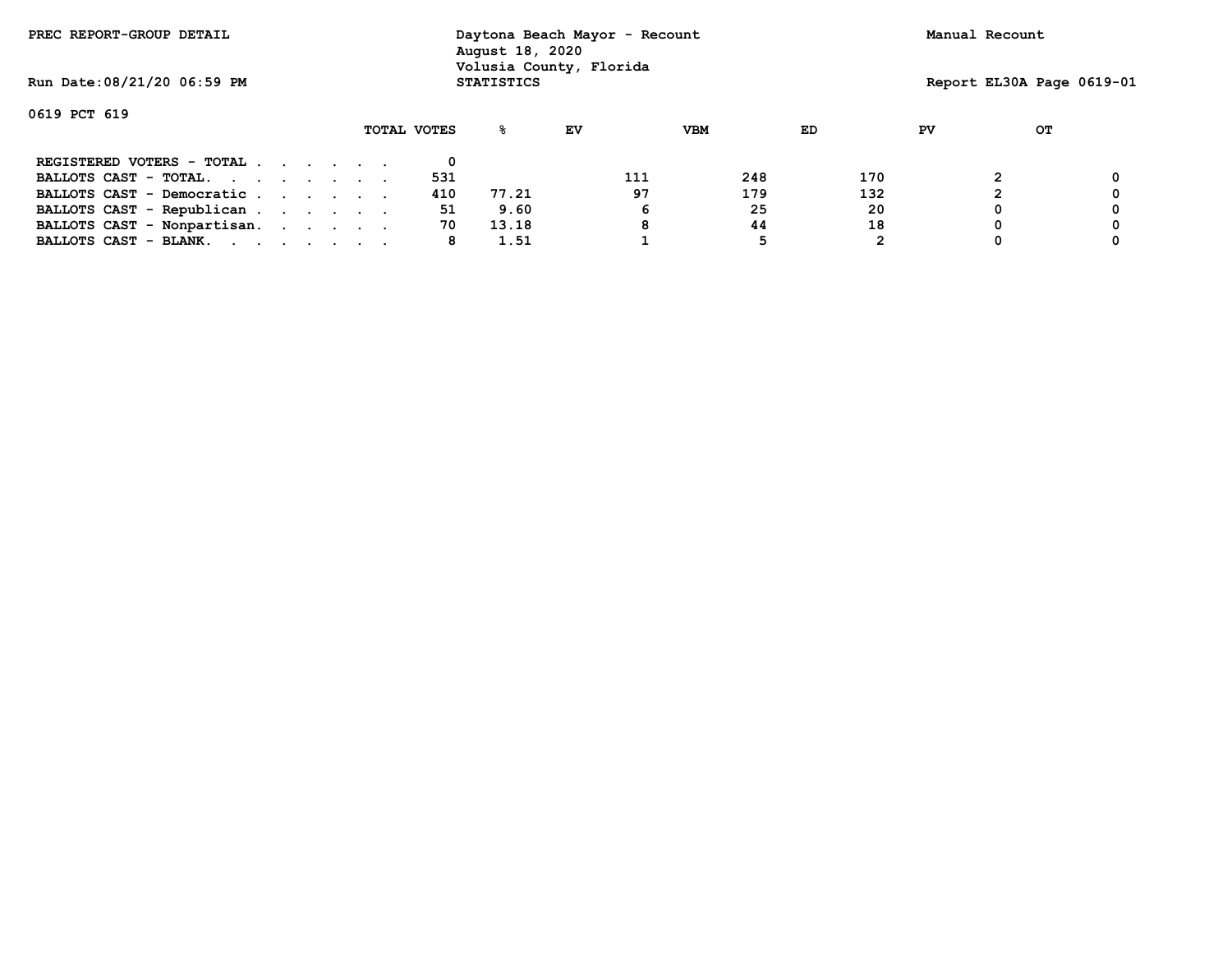| PREC REPORT-GROUP DETAIL            |  |  |  |             | Daytona Beach Mayor - Recount<br>August 18, 2020<br>Volusia County, Florida |    |    |            |    |    | Manual Recount            |  |
|-------------------------------------|--|--|--|-------------|-----------------------------------------------------------------------------|----|----|------------|----|----|---------------------------|--|
| Run Date: 08/21/20 06:59 PM         |  |  |  |             | Nonpartisan                                                                 |    |    |            |    |    | Report EL30A Page 0619-02 |  |
| 0619 PCT 619                        |  |  |  |             |                                                                             |    |    |            |    |    |                           |  |
|                                     |  |  |  | TOTAL VOTES | နွ                                                                          | EV |    | <b>VBM</b> | ED | PV | OТ                        |  |
| Mayor Daytona Beach<br>(VOTE FOR) 1 |  |  |  |             |                                                                             |    |    |            |    |    |                           |  |
| Sherrise M. Boyd                    |  |  |  | 155         | 29.64                                                                       |    | 38 | 59         | 57 |    |                           |  |
| Derrick L. Henry Sr.                |  |  |  | 274         | 52.39                                                                       |    | 55 | 138        | 80 |    |                           |  |
| Ken Strickland.                     |  |  |  | 94          | 17.97                                                                       |    | 17 | 46         | 31 |    | 0                         |  |
| Over Votes                          |  |  |  | 0           |                                                                             |    |    | 0          |    |    | 0                         |  |
| Under Votes                         |  |  |  | 8           |                                                                             |    |    | 5          |    |    | 0                         |  |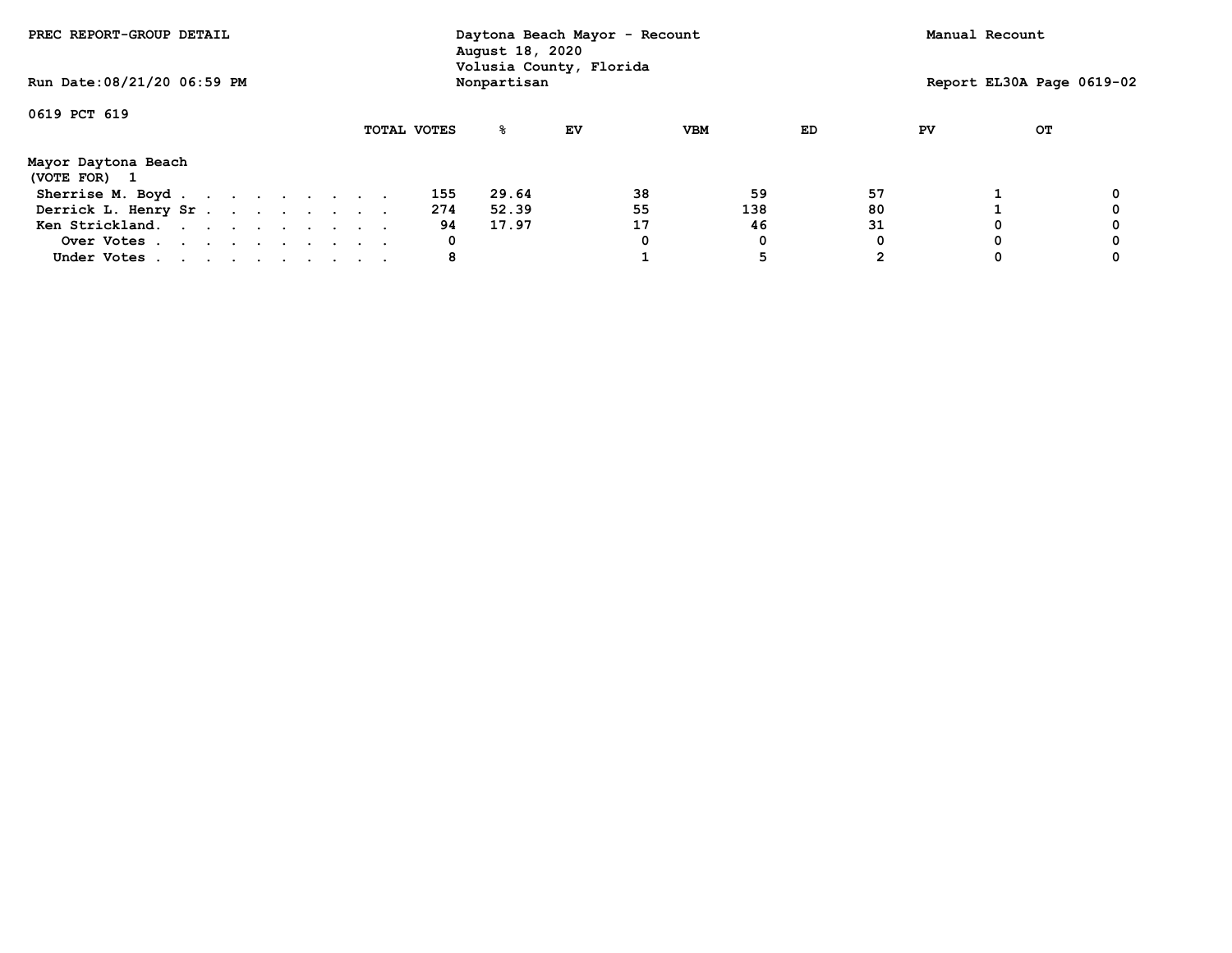| PREC REPORT-GROUP DETAIL                                                                                                                                                                                                                                |  |  |             | Daytona Beach Mayor - Recount<br>August 18, 2020<br>Volusia County, Florida |    |    |     |    |    | Manual Recount |    |                           |
|---------------------------------------------------------------------------------------------------------------------------------------------------------------------------------------------------------------------------------------------------------|--|--|-------------|-----------------------------------------------------------------------------|----|----|-----|----|----|----------------|----|---------------------------|
| Run Date: 08/21/20 06:59 PM                                                                                                                                                                                                                             |  |  |             | <b>STATISTICS</b>                                                           |    |    |     |    |    |                |    | Report EL30A Page 0620-01 |
| 0620 PCT 620                                                                                                                                                                                                                                            |  |  |             |                                                                             |    |    |     |    |    |                |    |                           |
|                                                                                                                                                                                                                                                         |  |  | TOTAL VOTES | %∹                                                                          | EV |    | VBM | ED |    | PV             | OТ |                           |
| REGISTERED VOTERS - TOTAL                                                                                                                                                                                                                               |  |  |             |                                                                             |    |    |     |    |    |                |    |                           |
| BALLOTS CAST - TOTAL.                                                                                                                                                                                                                                   |  |  | 156         |                                                                             |    | 21 | 52  |    | 83 |                |    |                           |
| BALLOTS CAST - Democratic                                                                                                                                                                                                                               |  |  | 137         | 87.82                                                                       |    | 20 | 46  |    | 71 |                |    |                           |
| BALLOTS CAST - Republican                                                                                                                                                                                                                               |  |  | 3           | 1.92                                                                        |    |    |     |    |    |                |    |                           |
| BALLOTS CAST - Nonpartisan.                                                                                                                                                                                                                             |  |  | 16          | 10.26                                                                       |    |    | 5   |    | 10 |                |    |                           |
| BALLOTS CAST - BLANK.<br>and the contract of the contract of the contract of the contract of the contract of the contract of the contract of the contract of the contract of the contract of the contract of the contract of the contract of the contra |  |  | 2           | 1.28                                                                        |    |    |     |    | 0  |                |    |                           |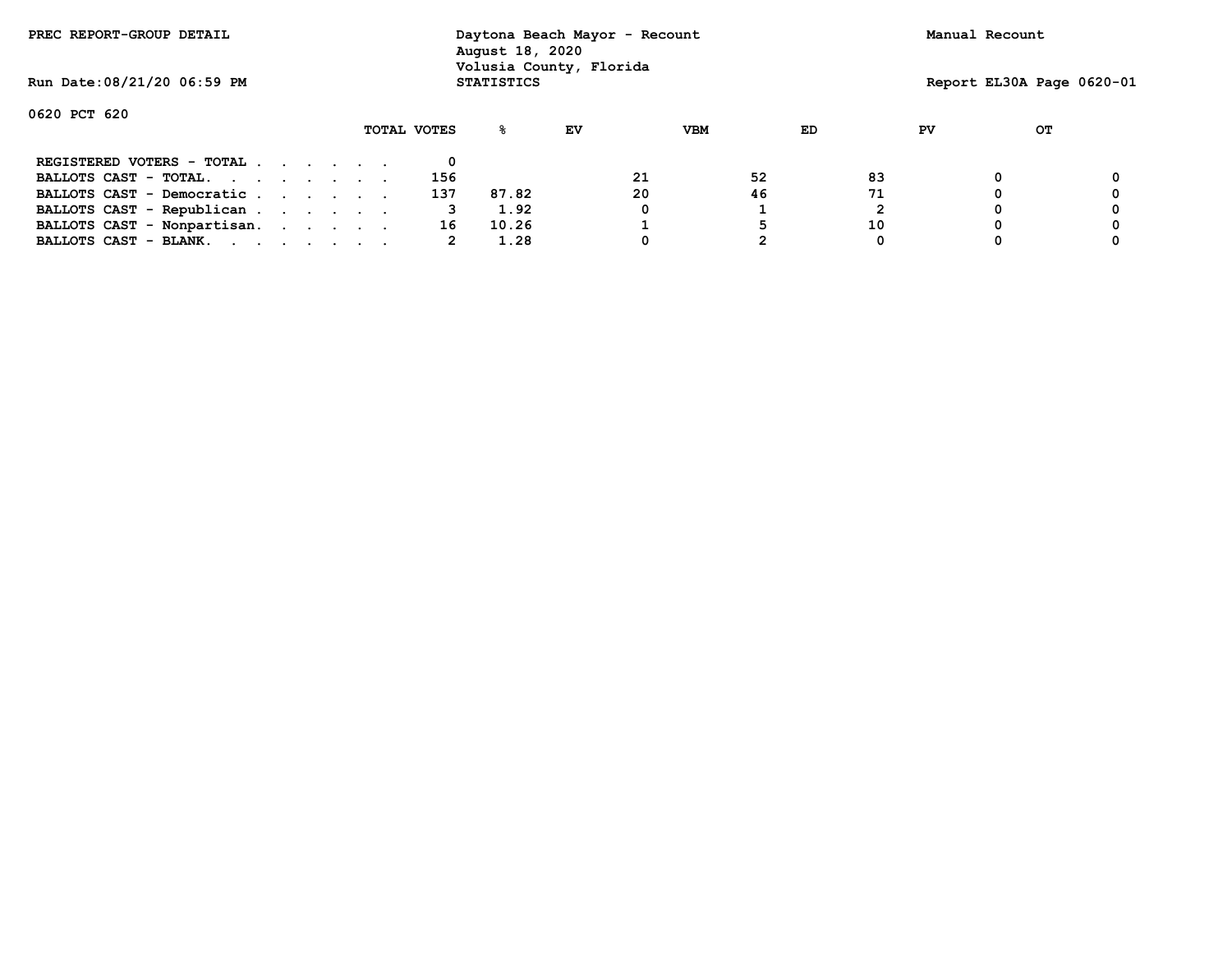| PREC REPORT-GROUP DETAIL            |  |             |    |             |                         |     |    |    | Manual Recount            |  |
|-------------------------------------|--|-------------|----|-------------|-------------------------|-----|----|----|---------------------------|--|
| Run Date: 08/21/20 06:59 PM         |  |             |    | Nonpartisan | Volusia County, Florida |     |    |    | Report EL30A Page 0620-02 |  |
| 0620 PCT 620                        |  |             |    |             |                         |     |    |    |                           |  |
|                                     |  | TOTAL VOTES |    | %           | ΕV                      | VBM | ED | PV | OТ                        |  |
| Mayor Daytona Beach<br>(VOTE FOR) 1 |  |             |    |             |                         |     |    |    |                           |  |
| Sherrise M. Boyd.                   |  |             | 60 | 38.96       |                         | 8   | 14 | 38 | 0                         |  |
| Derrick L. Henry Sr.                |  |             | 85 | 55.19       |                         | 10  | 34 | 41 |                           |  |
| Ken Strickland.                     |  |             | 9  | 5.84        |                         |     |    |    | 0                         |  |
| Over Votes                          |  |             | 0  |             |                         |     | 0  |    | 0                         |  |
| Under Votes                         |  |             |    |             |                         |     |    |    | 0                         |  |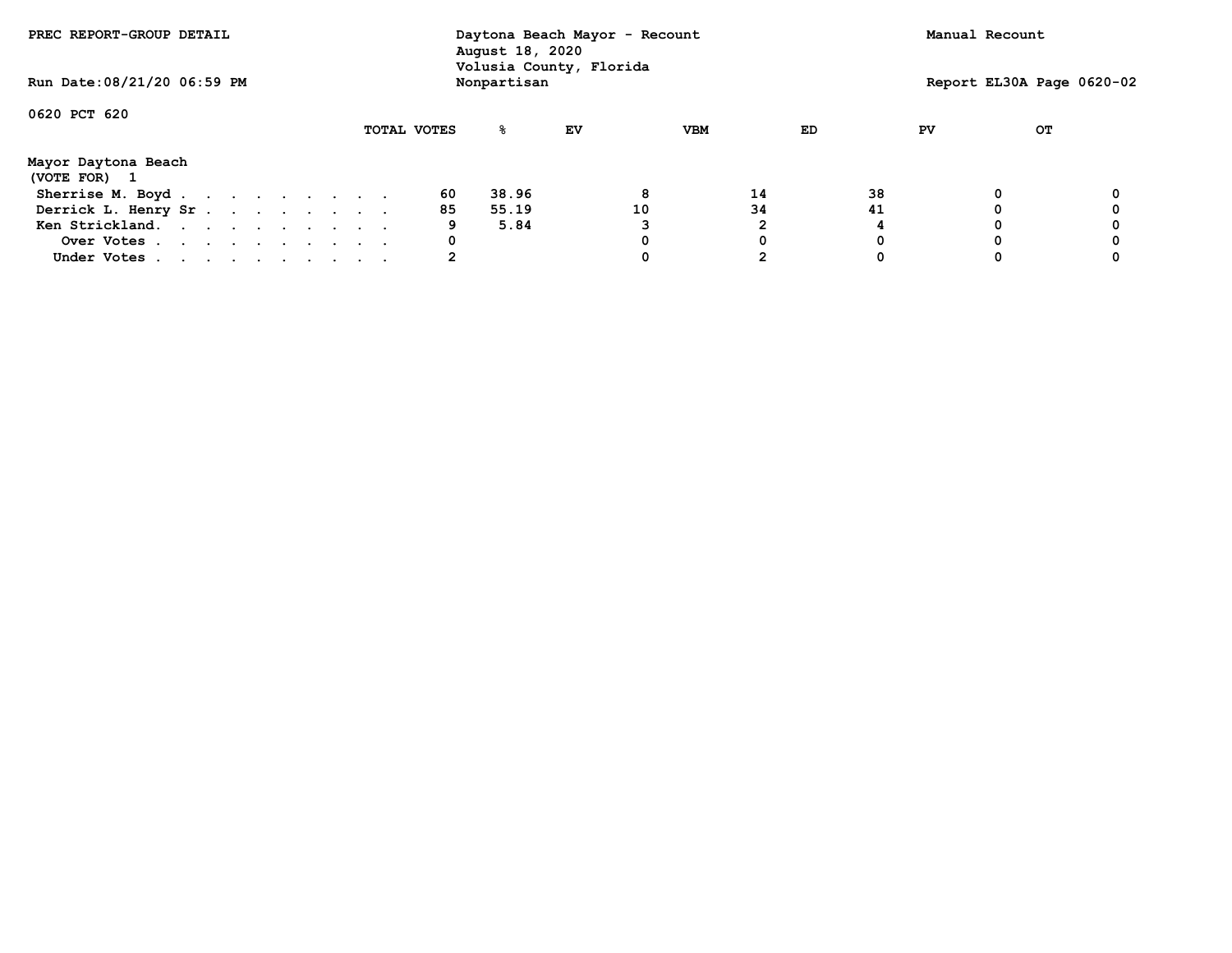| PREC REPORT-GROUP DETAIL    |  |  |             | Daytona Beach Mayor - Recount<br>August 18, 2020<br>Volusia County, Florida |    |     |            |     |    | Manual Recount |                           |
|-----------------------------|--|--|-------------|-----------------------------------------------------------------------------|----|-----|------------|-----|----|----------------|---------------------------|
| Run Date: 08/21/20 06:59 PM |  |  |             | <b>STATISTICS</b>                                                           |    |     |            |     |    |                | Report EL30A Page 0621-01 |
| 0621 PCT 621                |  |  |             |                                                                             |    |     |            |     |    |                |                           |
|                             |  |  | TOTAL VOTES | ℁                                                                           | EV |     | <b>VBM</b> | ED  | PV | OТ             |                           |
| REGISTERED VOTERS - TOTAL   |  |  |             |                                                                             |    |     |            |     |    |                |                           |
| BALLOTS CAST - TOTAL.       |  |  | 500         |                                                                             |    | 100 | 280        | 119 |    |                |                           |
| BALLOTS CAST - Democratic   |  |  | 417         | 83.40                                                                       |    | 90  | 226        | 100 |    |                |                           |
| BALLOTS CAST - Republican   |  |  | 33          | 6.60                                                                        |    | 8   | 21         |     |    |                |                           |
| BALLOTS CAST - Nonpartisan. |  |  | 50          | 10.00                                                                       |    |     | 33         | 15  |    |                |                           |
| BALLOTS CAST - BLANK.       |  |  | 4           | .80                                                                         |    |     |            | 0   |    |                |                           |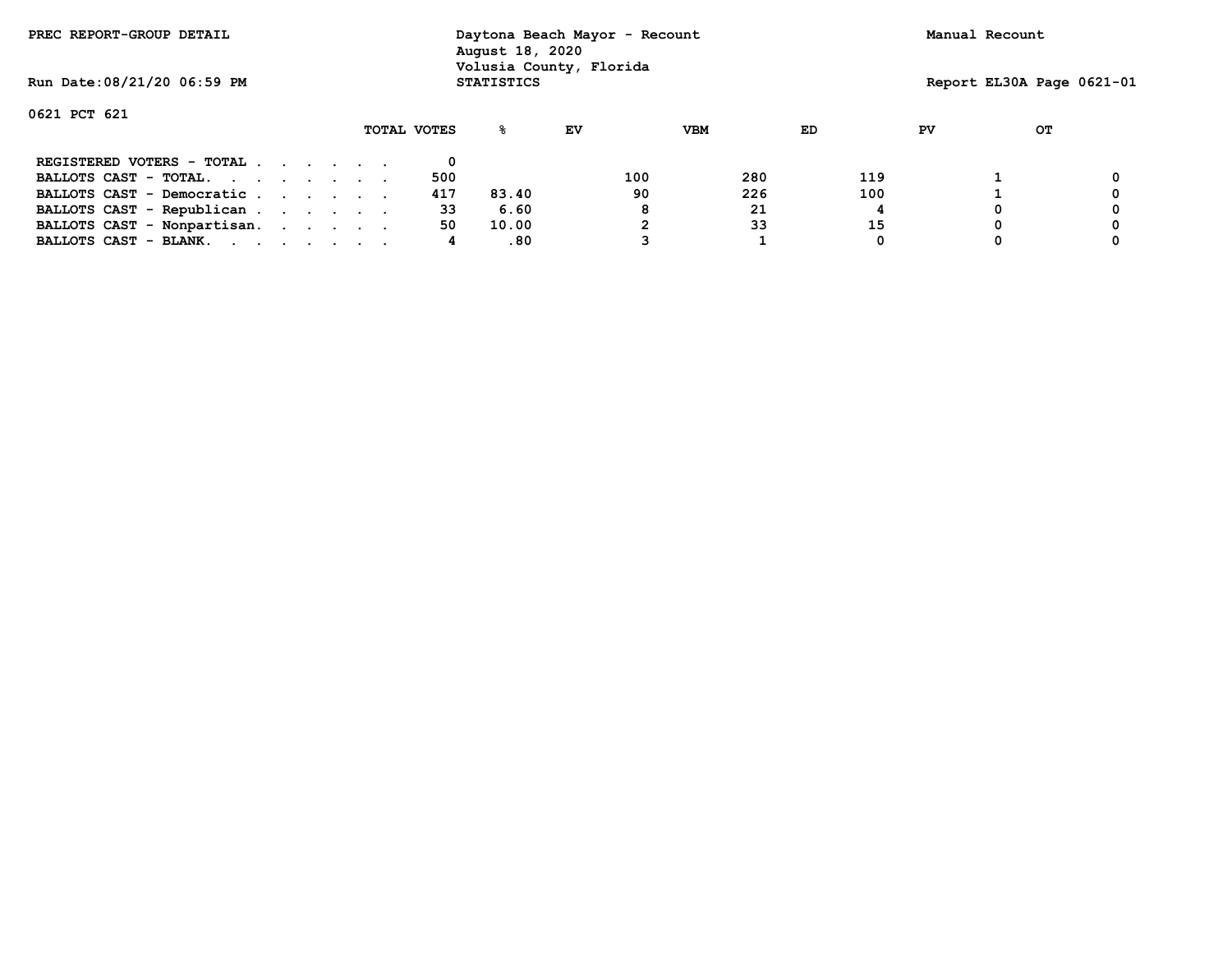| PREC REPORT-GROUP DETAIL<br>Run Date: 08/21/20 06:59 PM |  |  |  |  |  |  |  | Daytona Beach Mayor - Recount<br>August 18, 2020<br>Volusia County, Florida |             |    |    |            |    | Manual Recount |   |                           |
|---------------------------------------------------------|--|--|--|--|--|--|--|-----------------------------------------------------------------------------|-------------|----|----|------------|----|----------------|---|---------------------------|
|                                                         |  |  |  |  |  |  |  |                                                                             | Nonpartisan |    |    |            |    |                |   | Report EL30A Page 0621-02 |
| 0621 PCT 621                                            |  |  |  |  |  |  |  |                                                                             |             |    |    |            |    |                |   |                           |
|                                                         |  |  |  |  |  |  |  | TOTAL VOTES                                                                 | %           | ΕV |    | <b>VBM</b> | ED | PV             |   | OТ                        |
| Mayor Daytona Beach<br>(VOTE FOR) 1                     |  |  |  |  |  |  |  |                                                                             |             |    |    |            |    |                |   |                           |
| Sherrise M. Boyd.                                       |  |  |  |  |  |  |  | 117                                                                         | 23.59       |    | 28 | 51         | 38 |                | 0 |                           |
| Derrick L. Henry Sr                                     |  |  |  |  |  |  |  | 317                                                                         | 63.91       |    | 54 | 189        | 74 |                | 0 |                           |
| Ken Strickland.                                         |  |  |  |  |  |  |  | 62                                                                          | 12.50       |    | 15 | 39         |    |                |   |                           |
| Over Votes                                              |  |  |  |  |  |  |  | 0                                                                           |             |    |    | 0          |    |                |   |                           |
| Under Votes                                             |  |  |  |  |  |  |  | 4                                                                           |             |    |    |            |    |                |   |                           |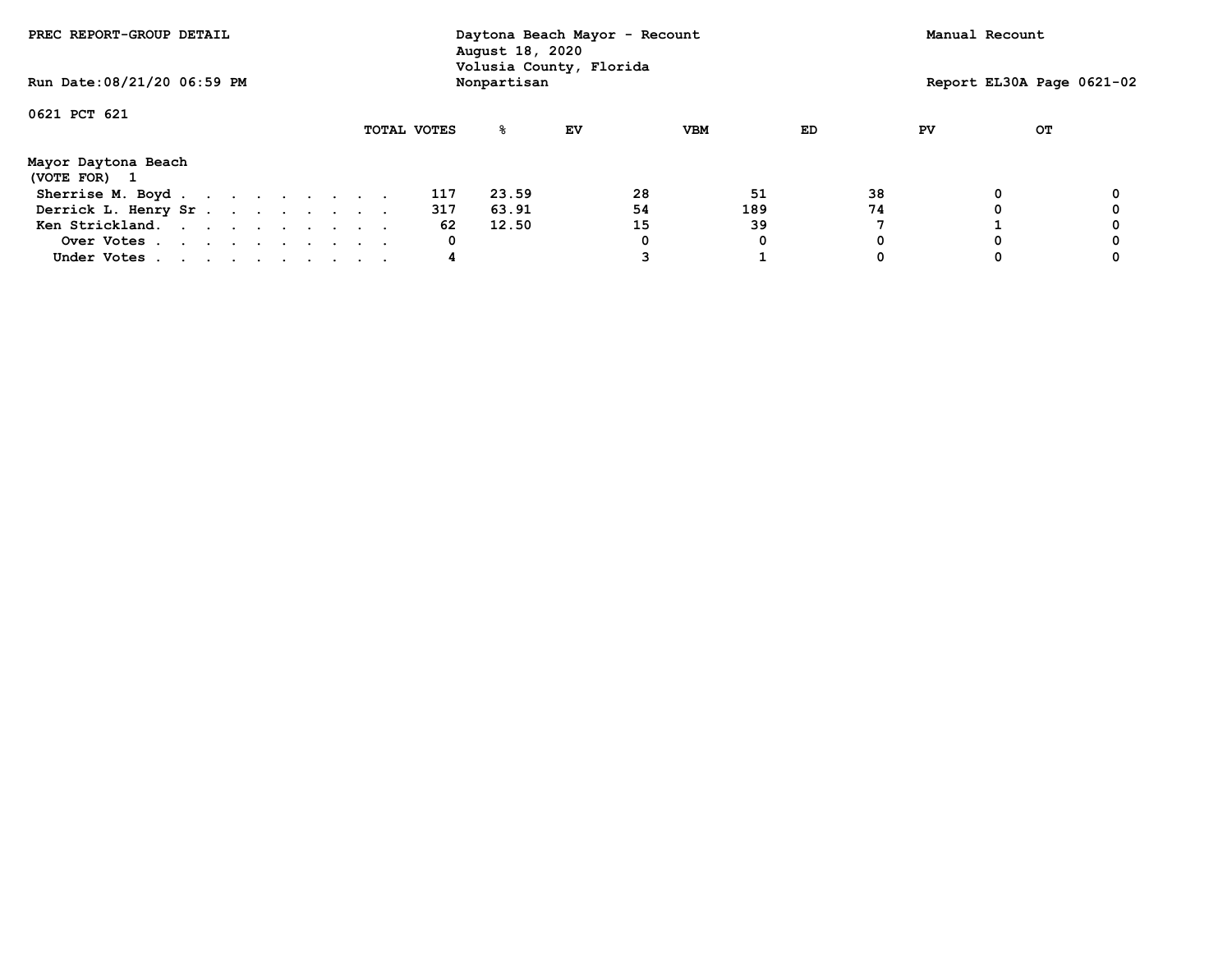| PREC REPORT-GROUP DETAIL    |  |  |             | Daytona Beach Mayor - Recount<br>August 18, 2020<br>Volusia County, Florida |    |    |            |    |    | Manual Recount |                           |
|-----------------------------|--|--|-------------|-----------------------------------------------------------------------------|----|----|------------|----|----|----------------|---------------------------|
| Run Date: 08/21/20 06:59 PM |  |  |             | <b>STATISTICS</b>                                                           |    |    |            |    |    |                | Report EL30A Page 0622-01 |
| 0622 PCT 622                |  |  |             |                                                                             |    |    |            |    |    |                |                           |
|                             |  |  | TOTAL VOTES | ℁                                                                           | EV |    | <b>VBM</b> | ED | PV |                | OТ                        |
| REGISTERED VOTERS - TOTAL   |  |  |             |                                                                             |    |    |            |    |    |                |                           |
| BALLOTS CAST - TOTAL.       |  |  | 169         |                                                                             |    | 24 | 121        | 23 |    |                |                           |
| BALLOTS CAST - Democratic   |  |  | 84          | 49.70                                                                       |    | 6  | 69         | 9  |    |                |                           |
| BALLOTS CAST - Republican   |  |  | 47          | 27.81                                                                       |    | 12 | 23         | 11 |    |                |                           |
| BALLOTS CAST - Nonpartisan. |  |  | 38          | 22.49                                                                       |    | 6  | 29         |    |    |                |                           |
| BALLOTS CAST - BLANK.       |  |  | 4           | 2.37                                                                        |    |    |            |    |    |                |                           |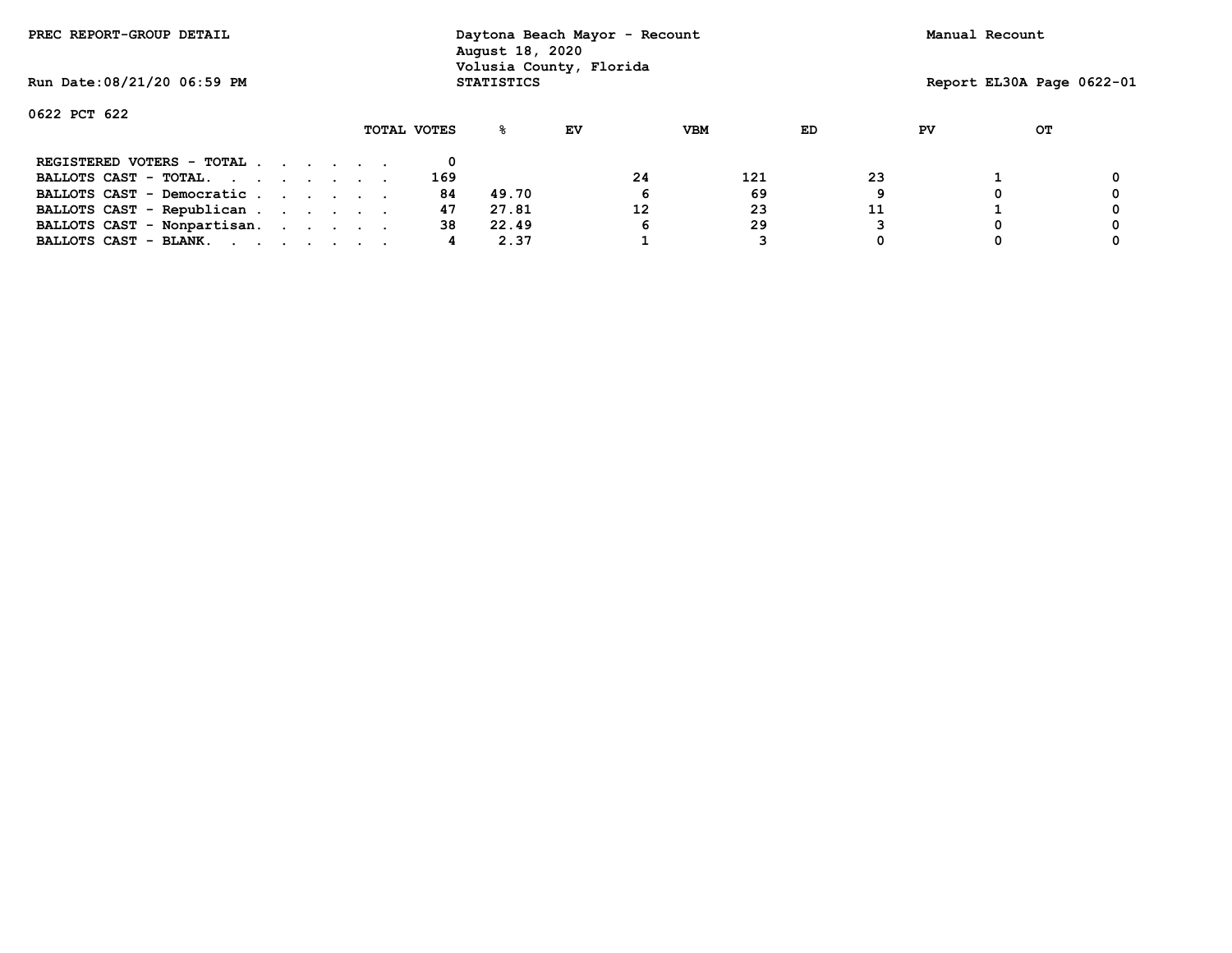| PREC REPORT-GROUP DETAIL<br>Run Date: 08/21/20 06:59 PM |  |  |  |  |  |  |  | Daytona Beach Mayor - Recount<br>August 18, 2020<br>Volusia County, Florida |             |             |    |    |            |    | Manual Recount |    |    |                           |
|---------------------------------------------------------|--|--|--|--|--|--|--|-----------------------------------------------------------------------------|-------------|-------------|----|----|------------|----|----------------|----|----|---------------------------|
|                                                         |  |  |  |  |  |  |  |                                                                             |             | Nonpartisan |    |    |            |    |                |    |    | Report EL30A Page 0622-02 |
| 0622 PCT 622                                            |  |  |  |  |  |  |  |                                                                             |             |             |    |    |            |    |                |    |    |                           |
|                                                         |  |  |  |  |  |  |  |                                                                             | TOTAL VOTES | ℁           | EV |    | <b>VBM</b> |    | ED             | PV | OТ |                           |
| Mayor Daytona Beach<br>(VOTE FOR) 1                     |  |  |  |  |  |  |  |                                                                             |             |             |    |    |            |    |                |    |    |                           |
| Sherrise M. Boyd.                                       |  |  |  |  |  |  |  |                                                                             | 40          | 24.24       |    |    |            | 26 | 11             |    | 0  |                           |
| Derrick L. Henry Sr                                     |  |  |  |  |  |  |  |                                                                             | 64          | 38.79       |    |    |            | 52 |                |    |    |                           |
| Ken Strickland.                                         |  |  |  |  |  |  |  |                                                                             | 61          | 36.97       |    | 14 |            | 40 |                |    |    |                           |
| Over Votes                                              |  |  |  |  |  |  |  |                                                                             | 0           |             |    |    |            | 0  |                |    |    |                           |
| Under Votes                                             |  |  |  |  |  |  |  |                                                                             | 4           |             |    |    |            |    |                |    |    |                           |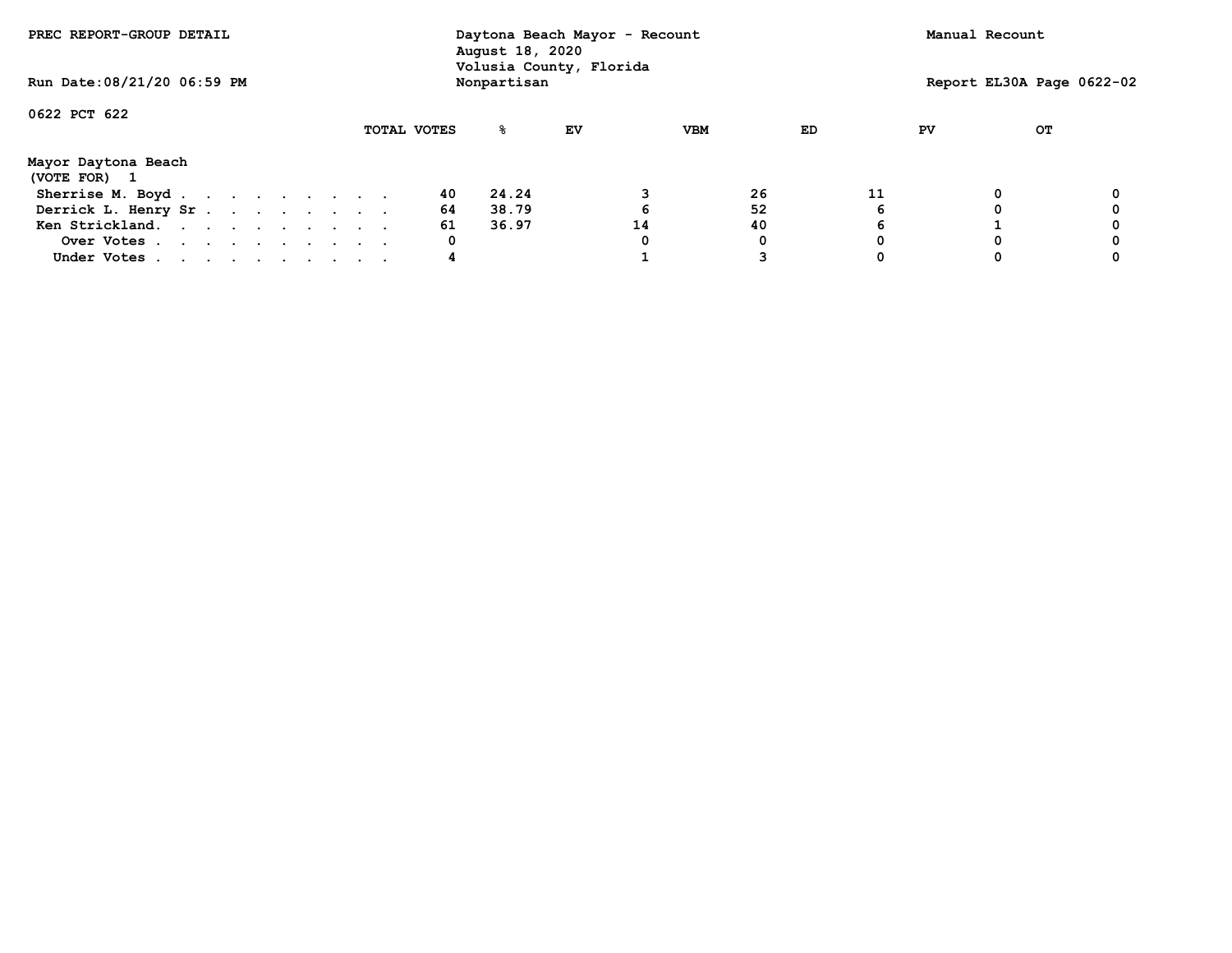| PREC REPORT-GROUP DETAIL                                                                                                                 |  |  |             | Daytona Beach Mayor - Recount<br>August 18, 2020<br>Volusia County, Florida |    |    |            |     |    | Manual Recount |                           |
|------------------------------------------------------------------------------------------------------------------------------------------|--|--|-------------|-----------------------------------------------------------------------------|----|----|------------|-----|----|----------------|---------------------------|
| Run Date: 08/21/20 06:59 PM                                                                                                              |  |  |             | <b>STATISTICS</b>                                                           |    |    |            |     |    |                | Report EL30A Page 0623-01 |
| 0623 PCT 623                                                                                                                             |  |  |             |                                                                             |    |    |            |     |    |                |                           |
|                                                                                                                                          |  |  | TOTAL VOTES | ዱ                                                                           | EV |    | <b>VBM</b> | ED  | PV | OТ             |                           |
| REGISTERED VOTERS - TOTAL                                                                                                                |  |  |             |                                                                             |    |    |            |     |    |                |                           |
| BALLOTS CAST - TOTAL.                                                                                                                    |  |  | 668         |                                                                             |    | 87 | 425        | 156 |    | 0              | 0                         |
| BALLOTS CAST - Democratic                                                                                                                |  |  | 272         | 40.72                                                                       |    | 22 | 208        | 42  |    | 0              | 0                         |
| BALLOTS CAST - Republican                                                                                                                |  |  | 269         | 40.27                                                                       |    | 51 | 131        | 87  |    |                | 0                         |
| BALLOTS CAST - Nonpartisan.                                                                                                              |  |  | 127         | 19.01                                                                       |    | 14 | 86         | 27  |    | 0              | 0                         |
| BALLOTS CAST - BLANK.<br>the contract of the contract of the contract of the contract of the contract of the contract of the contract of |  |  | 13          | 1.95                                                                        |    | 2  | 9          |     |    | 0              | 0                         |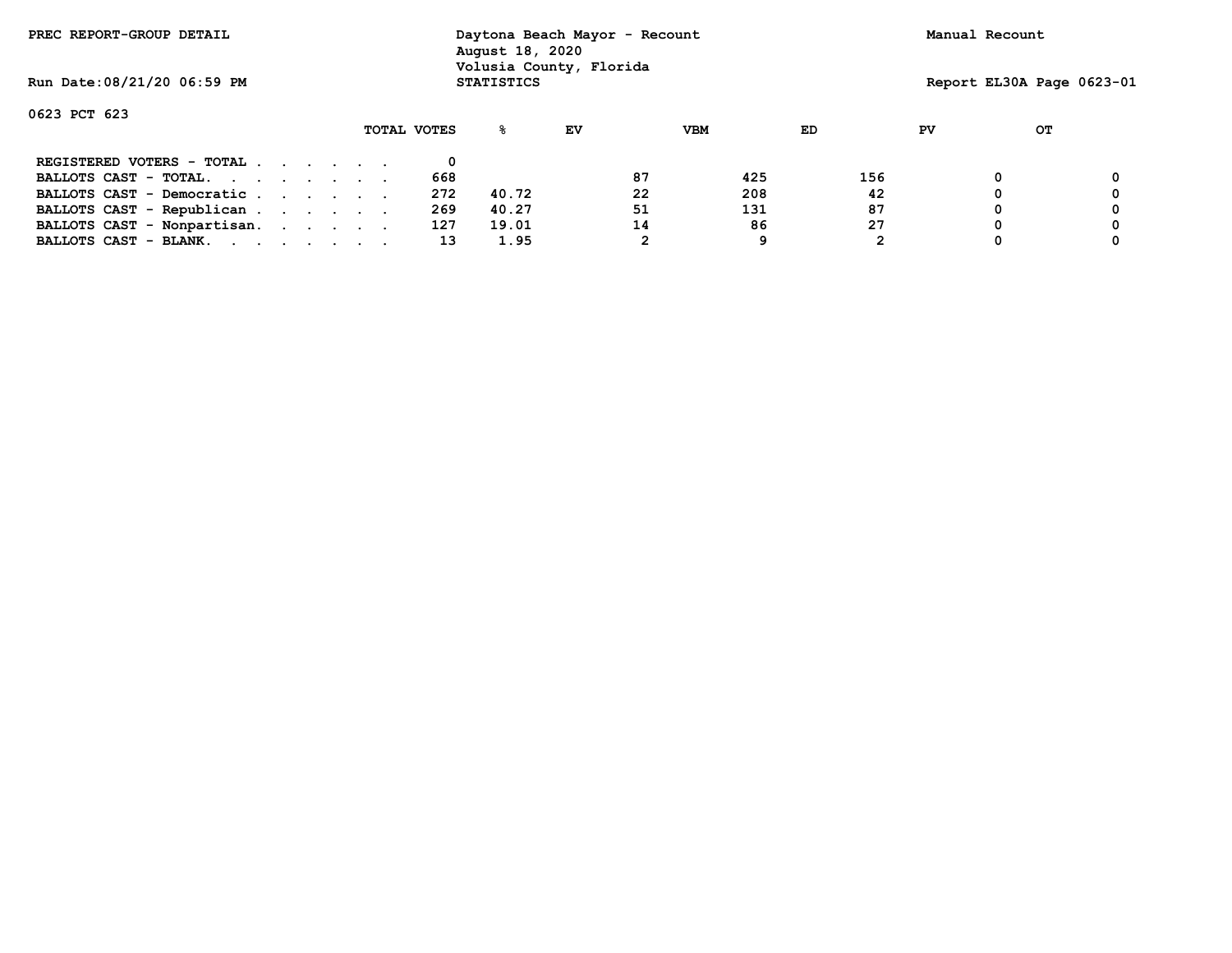| PREC REPORT-GROUP DETAIL          |  |  |  |  |  |  | Daytona Beach Mayor - Recount<br>August 18, 2020<br>Volusia County, Florida |             |             |    |    |            | Manual Recount |    |                           |  |
|-----------------------------------|--|--|--|--|--|--|-----------------------------------------------------------------------------|-------------|-------------|----|----|------------|----------------|----|---------------------------|--|
| Run Date: 08/21/20 06:59 PM       |  |  |  |  |  |  |                                                                             |             | Nonpartisan |    |    |            |                |    | Report EL30A Page 0623-02 |  |
| 0623 PCT 623                      |  |  |  |  |  |  |                                                                             |             |             |    |    |            |                |    |                           |  |
|                                   |  |  |  |  |  |  |                                                                             | TOTAL VOTES | %           | EV |    | <b>VBM</b> | ED             | PV | OТ                        |  |
| Mayor Daytona Beach<br>(VOTE FOR) |  |  |  |  |  |  |                                                                             |             |             |    |    |            |                |    |                           |  |
| Sherrise M. Boyd                  |  |  |  |  |  |  |                                                                             | 90          | 13.74       |    |    | 63         | 20             |    | 0                         |  |
| Derrick L. Henry Sr.              |  |  |  |  |  |  |                                                                             | 225         | 34.35       |    | 18 | 180        | 27             |    |                           |  |
| Ken Strickland.                   |  |  |  |  |  |  |                                                                             | 340         | 51.91       |    | 60 | 173        | 107            |    | 0                         |  |
| Over Votes                        |  |  |  |  |  |  |                                                                             | 0           |             |    |    | 0          |                |    | 0                         |  |
| Under Votes                       |  |  |  |  |  |  |                                                                             | 13          |             |    |    | 9          |                |    | 0                         |  |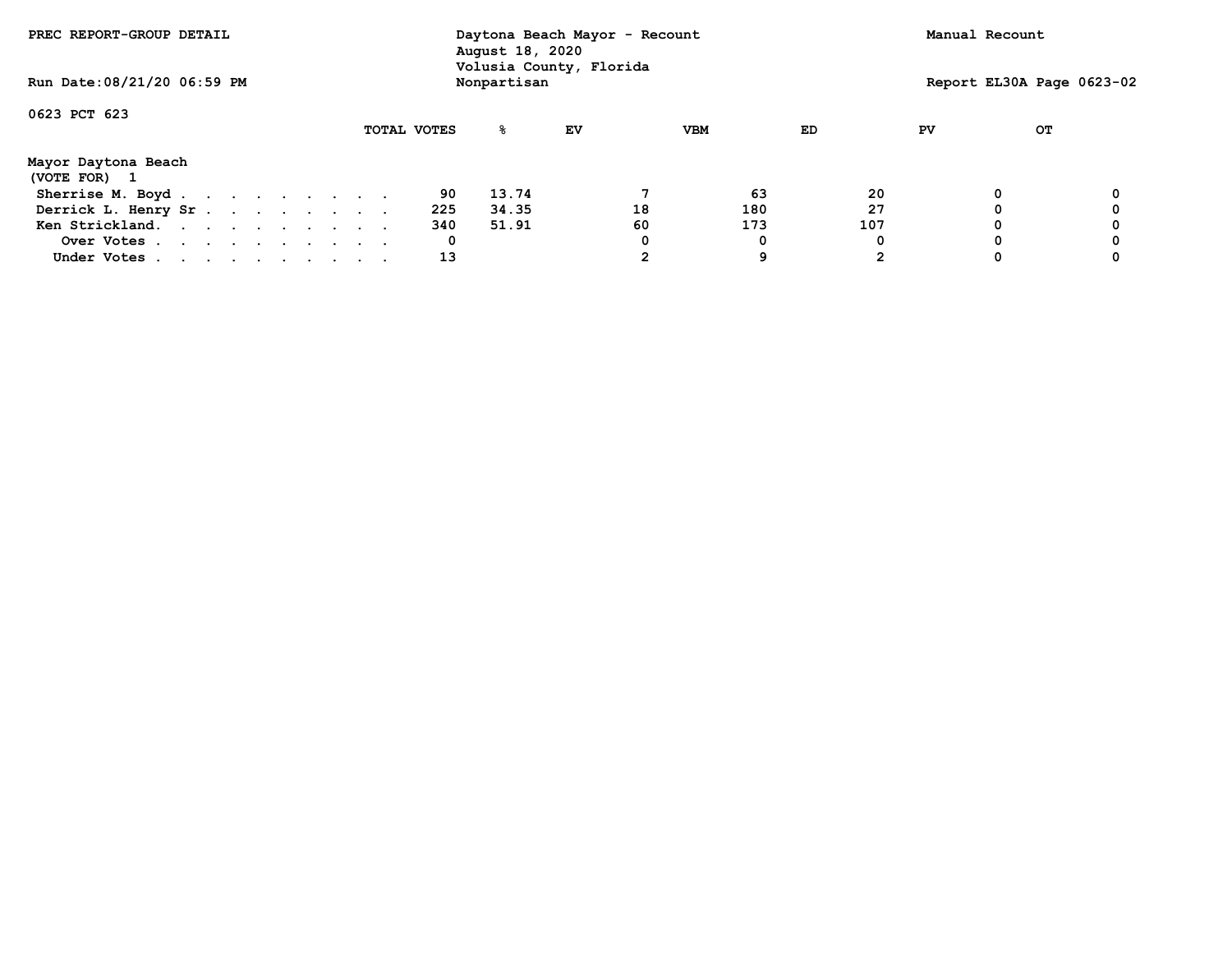| PREC REPORT-GROUP DETAIL                                                                                                                 |  |  |             | Daytona Beach Mayor - Recount<br>August 18, 2020<br>Volusia County, Florida |    |    |            |     |    | Manual Recount            |   |
|------------------------------------------------------------------------------------------------------------------------------------------|--|--|-------------|-----------------------------------------------------------------------------|----|----|------------|-----|----|---------------------------|---|
| Run Date: 08/21/20 06:59 PM                                                                                                              |  |  |             | <b>STATISTICS</b>                                                           |    |    |            |     |    | Report EL30A Page 0625-01 |   |
| 0625 PCT 625                                                                                                                             |  |  |             |                                                                             |    |    |            |     |    |                           |   |
|                                                                                                                                          |  |  | TOTAL VOTES | ዱ                                                                           | EV |    | <b>VBM</b> | ED  | PV | OТ                        |   |
| REGISTERED VOTERS - TOTAL                                                                                                                |  |  |             |                                                                             |    |    |            |     |    |                           |   |
| BALLOTS CAST - TOTAL.                                                                                                                    |  |  | 631         |                                                                             |    | 90 | 393        | 148 |    | 0                         | 0 |
| BALLOTS CAST - Democratic                                                                                                                |  |  | 242         | 38.35                                                                       |    | 29 | 181        | 32  |    | 0                         | 0 |
| BALLOTS CAST - Republican                                                                                                                |  |  | 295         | 46.75                                                                       |    | 50 | 148        | 97  |    |                           | 0 |
| BALLOTS CAST - Nonpartisan.                                                                                                              |  |  | 94          | 14.90                                                                       |    | 11 | 64         | 19  |    | 0                         | 0 |
| BALLOTS CAST - BLANK.<br>the contract of the contract of the contract of the contract of the contract of the contract of the contract of |  |  | 13          | 2.06                                                                        |    | 2  | 9          |     |    | 0                         | 0 |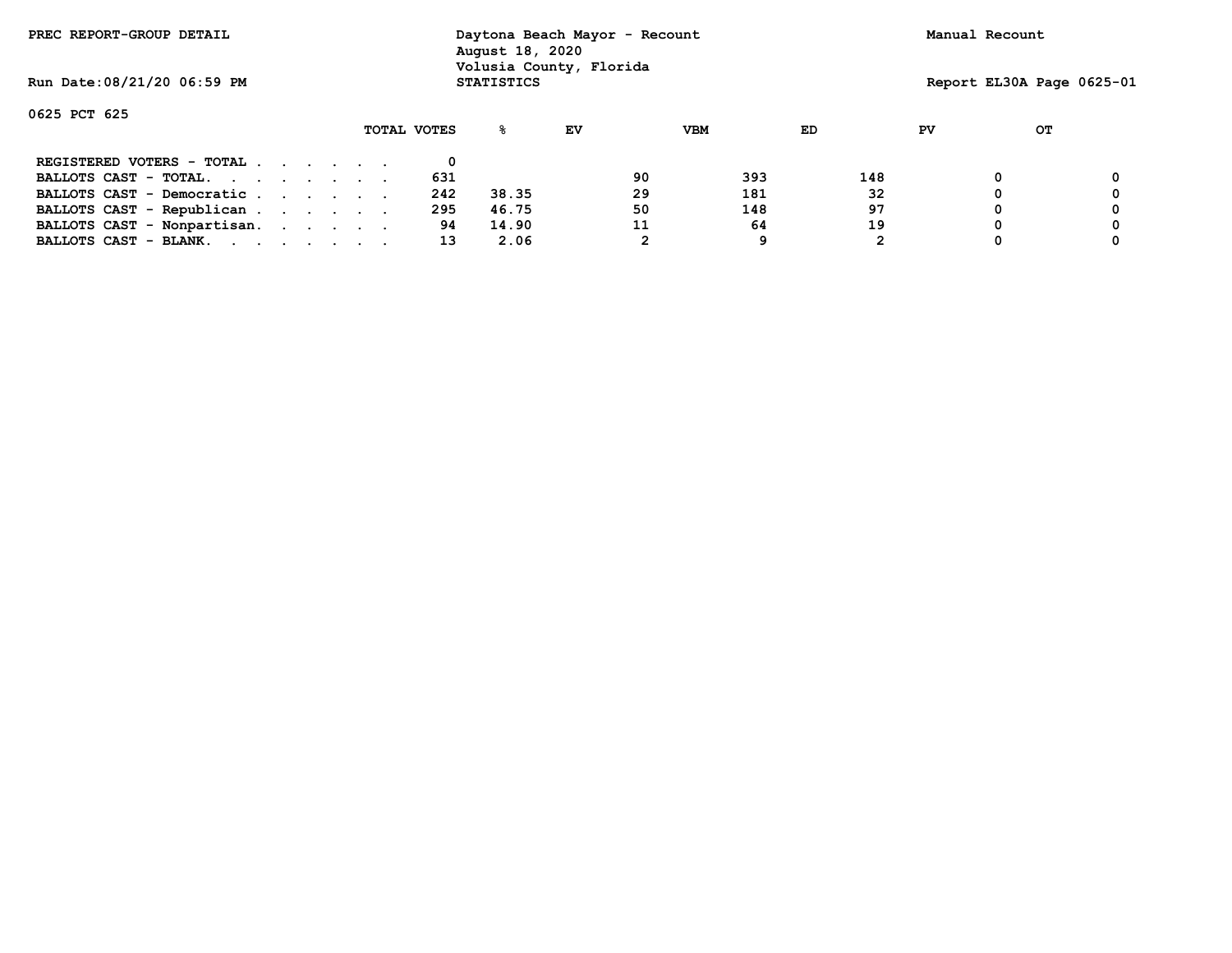| PREC REPORT-GROUP DETAIL<br>Run Date: 08/21/20 06:59 PM |  |  |  |  |  |  |  | Daytona Beach Mayor - Recount<br>August 18, 2020<br>Volusia County, Florida |             |    |    |            |    | Manual Recount |    |                           |
|---------------------------------------------------------|--|--|--|--|--|--|--|-----------------------------------------------------------------------------|-------------|----|----|------------|----|----------------|----|---------------------------|
|                                                         |  |  |  |  |  |  |  |                                                                             | Nonpartisan |    |    |            |    |                |    | Report EL30A Page 0625-02 |
| 0625 PCT 625                                            |  |  |  |  |  |  |  |                                                                             |             |    |    |            |    |                |    |                           |
|                                                         |  |  |  |  |  |  |  | TOTAL VOTES                                                                 | %           | ΕV |    | <b>VBM</b> | ED | PV             | OТ |                           |
| Mayor Daytona Beach<br>(VOTE FOR) 1                     |  |  |  |  |  |  |  |                                                                             |             |    |    |            |    |                |    |                           |
| Sherrise M. Boyd.                                       |  |  |  |  |  |  |  | 59                                                                          | 9.55        |    |    | 42         | 10 |                | 0  |                           |
| Derrick L. Henry Sr                                     |  |  |  |  |  |  |  | 251                                                                         | 40.61       |    | 30 | 171        | 50 |                | 0  |                           |
| Ken Strickland.                                         |  |  |  |  |  |  |  | 308                                                                         | 49.84       |    | 51 | 171        | 86 |                | 0  |                           |
| Over Votes                                              |  |  |  |  |  |  |  | 0                                                                           |             |    |    | 0          |    |                | 0  |                           |
| Under Votes                                             |  |  |  |  |  |  |  | 13                                                                          |             |    |    | 9          |    |                |    |                           |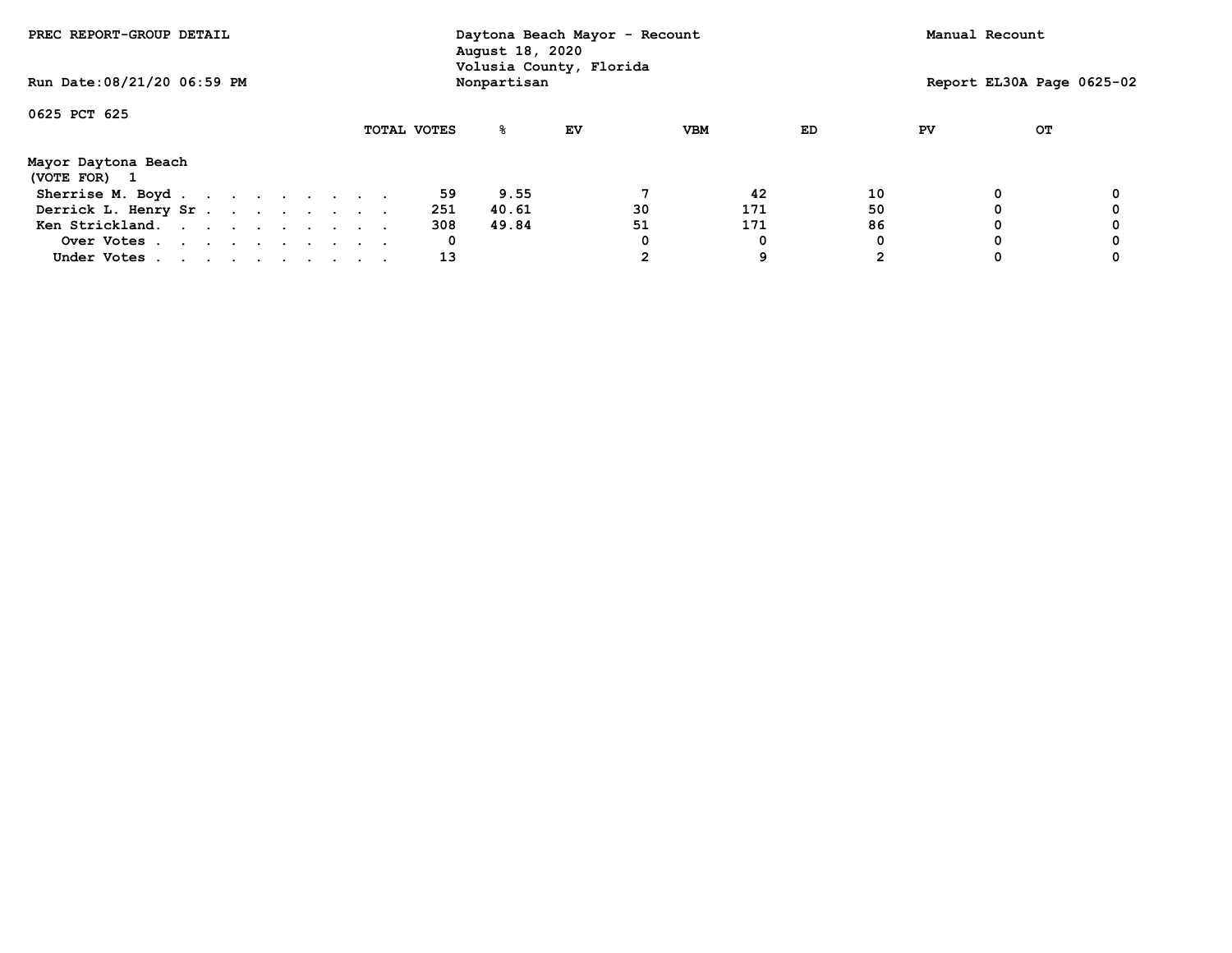| PREC REPORT-GROUP DETAIL    |  |  |             | Daytona Beach Mayor - Recount<br>August 18, 2020<br>Volusia County, Florida |    |    |            |    |    | Manual Recount            |   |
|-----------------------------|--|--|-------------|-----------------------------------------------------------------------------|----|----|------------|----|----|---------------------------|---|
| Run Date: 08/21/20 06:59 PM |  |  |             | <b>STATISTICS</b>                                                           |    |    |            |    |    | Report EL30A Page 0626-01 |   |
| 0626 PCT 626                |  |  |             |                                                                             |    |    |            |    |    |                           |   |
|                             |  |  | TOTAL VOTES | ℁                                                                           | EV |    | <b>VBM</b> | ED | PV | OТ                        |   |
| REGISTERED VOTERS - TOTAL   |  |  |             |                                                                             |    |    |            |    |    |                           |   |
| BALLOTS CAST - TOTAL.       |  |  | 423         |                                                                             |    | 69 | 267        | 87 |    |                           | 0 |
| BALLOTS CAST - Democratic   |  |  | 203         | 47.99                                                                       |    | 21 | 144        | 38 |    |                           |   |
| BALLOTS CAST - Republican   |  |  | 139         | 32.86                                                                       |    | 40 | 67         | 32 |    |                           | 0 |
| BALLOTS CAST - Nonpartisan. |  |  | 81          | 19.15                                                                       |    | 8  | 56         | 17 |    |                           | 0 |
| BALLOTS CAST - BLANK.       |  |  | 6           | 1.42                                                                        |    |    | 5          |    |    |                           |   |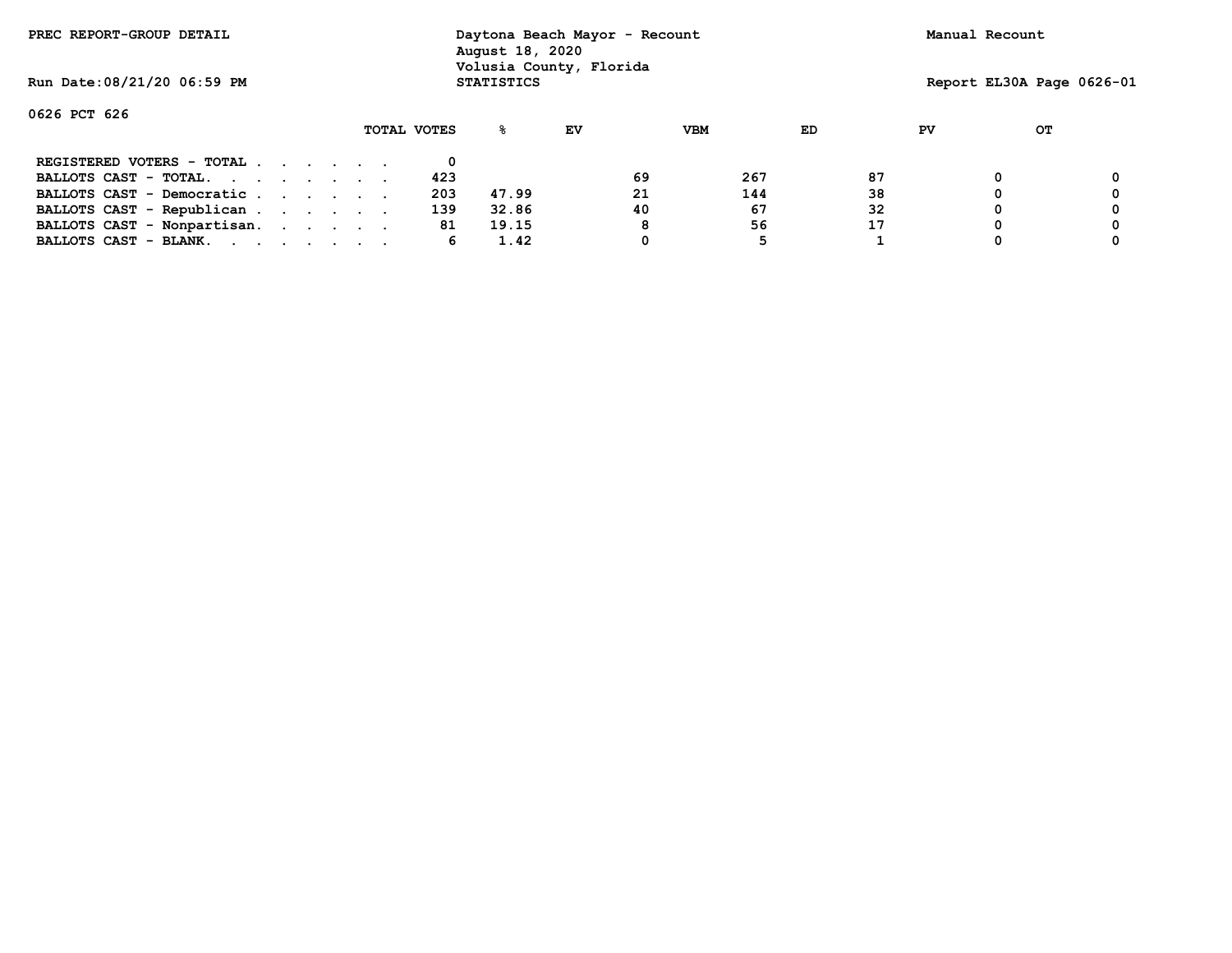| PREC REPORT-GROUP DETAIL            |  |  |  |  |  |  | Daytona Beach Mayor - Recount<br>August 18, 2020<br>Volusia County, Florida |             |             |    |    |            | Manual Recount |    |                           |  |
|-------------------------------------|--|--|--|--|--|--|-----------------------------------------------------------------------------|-------------|-------------|----|----|------------|----------------|----|---------------------------|--|
| Run Date: 08/21/20 06:59 PM         |  |  |  |  |  |  |                                                                             |             | Nonpartisan |    |    |            |                |    | Report EL30A Page 0626-02 |  |
| 0626 PCT 626                        |  |  |  |  |  |  |                                                                             |             |             |    |    |            |                |    |                           |  |
|                                     |  |  |  |  |  |  |                                                                             | TOTAL VOTES | % ፡         | EV |    | <b>VBM</b> | ED             | PV | OТ                        |  |
| Mayor Daytona Beach<br>(VOTE FOR) 1 |  |  |  |  |  |  |                                                                             |             |             |    |    |            |                |    |                           |  |
| Sherrise M. Boyd.                   |  |  |  |  |  |  |                                                                             | 88          | 21.10       |    | 19 | 54         | 15             |    | 0                         |  |
| Derrick L. Henry Sr.                |  |  |  |  |  |  |                                                                             | 180         | 43.17       |    | 20 | 123        | 37             |    | Ω                         |  |
| Ken Strickland.                     |  |  |  |  |  |  |                                                                             | 149         | 35.73       |    | 30 | 85         | 34             |    | 0                         |  |
| Over Votes                          |  |  |  |  |  |  |                                                                             | 0           |             |    |    | 0          |                |    | 0                         |  |
| Under Votes                         |  |  |  |  |  |  |                                                                             | 6           |             |    |    | 5          |                |    | 0                         |  |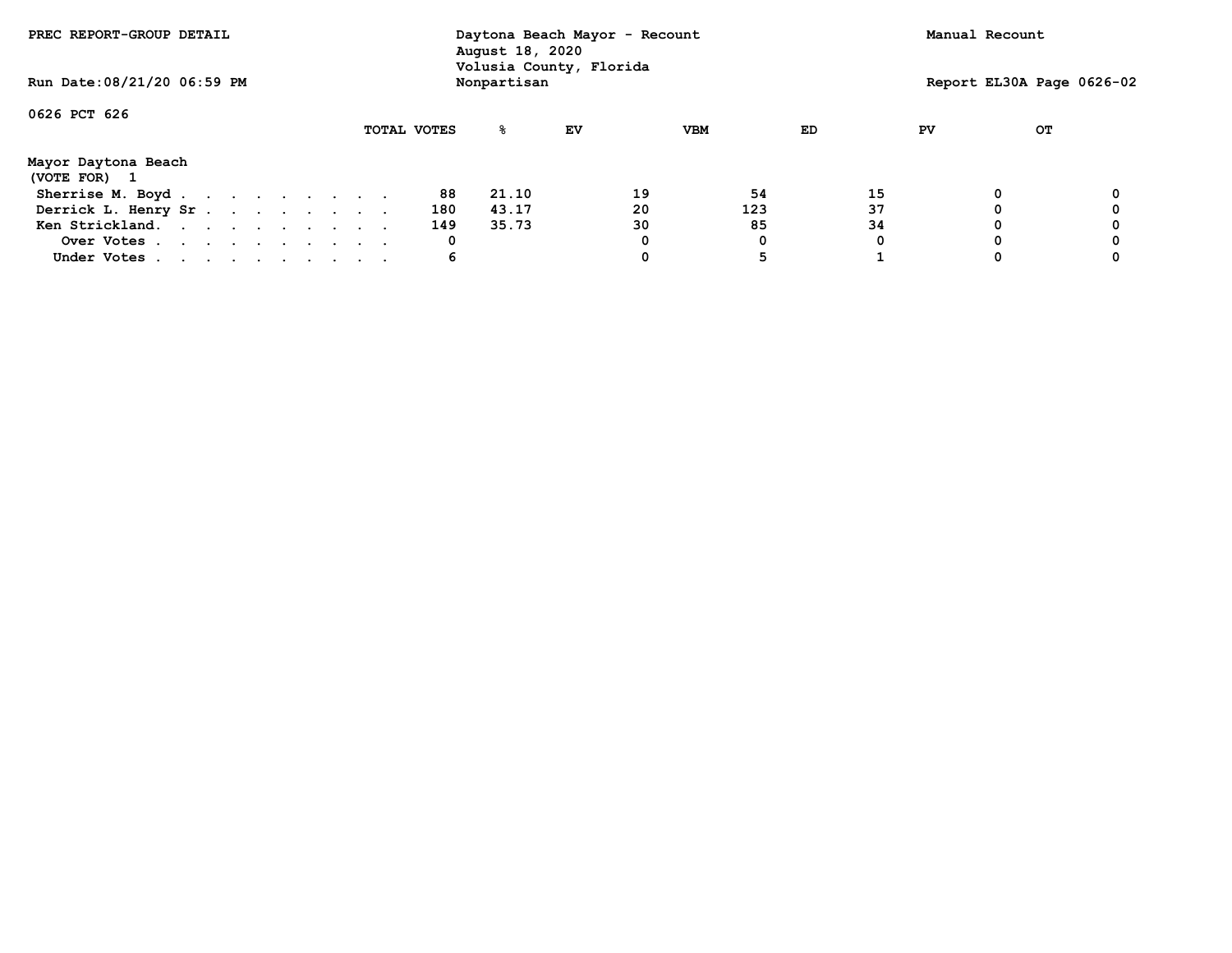| PREC REPORT-GROUP DETAIL    |  |  |             | Daytona Beach Mayor - Recount<br>August 18, 2020<br>Volusia County, Florida |    |     |     |     |    | Manual Recount |                           |
|-----------------------------|--|--|-------------|-----------------------------------------------------------------------------|----|-----|-----|-----|----|----------------|---------------------------|
| Run Date: 08/21/20 06:59 PM |  |  |             | <b>STATISTICS</b>                                                           |    |     |     |     |    |                | Report EL30A Page 0628-01 |
| 0628 PCT 628                |  |  |             |                                                                             |    |     |     |     |    |                |                           |
|                             |  |  | TOTAL VOTES | %∹                                                                          | EV |     | VBM | ED  | PV |                | OТ                        |
| REGISTERED VOTERS - TOTAL   |  |  |             |                                                                             |    |     |     |     |    |                |                           |
| BALLOTS CAST - TOTAL.       |  |  | 952         |                                                                             |    | 185 | 497 | 269 |    |                |                           |
| BALLOTS CAST - Democratic   |  |  | 747         | 78.47                                                                       |    | 148 | 359 | 239 |    |                |                           |
| BALLOTS CAST - Republican   |  |  | 109         | 11.45                                                                       |    | 25  | 69  | 15  |    |                |                           |
| BALLOTS CAST - Nonpartisan. |  |  | 96          | 10.08                                                                       |    | 12  | 69  | 15  |    |                |                           |
| BALLOTS CAST - BLANK.       |  |  | 8           | .84                                                                         |    |     | 4   | 2   |    |                |                           |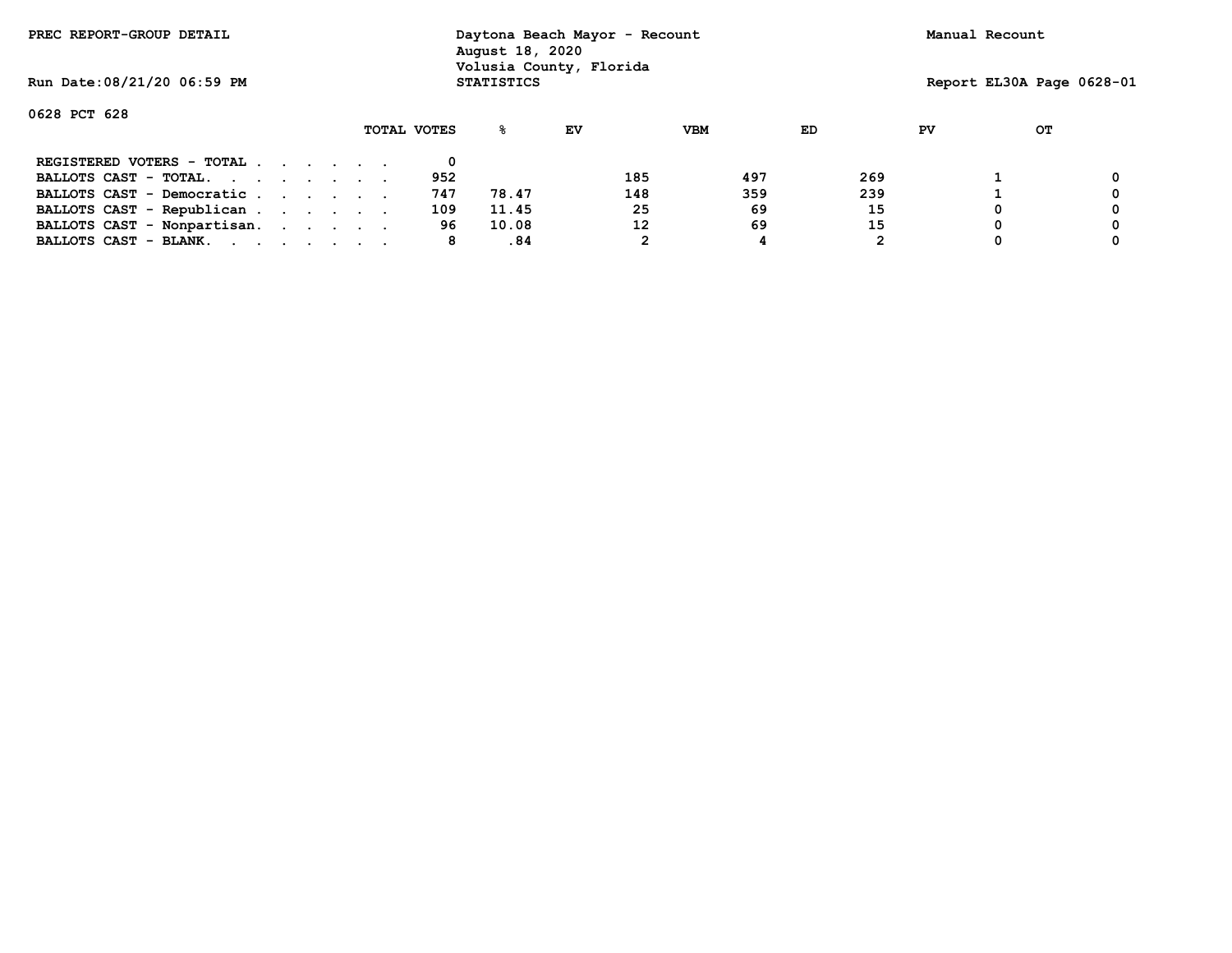| PREC REPORT-GROUP DETAIL          |  |  |  |  |  |             | Daytona Beach Mayor - Recount<br>August 18, 2020<br>Volusia County, Florida |    |    |            |     |    | Manual Recount            |  |
|-----------------------------------|--|--|--|--|--|-------------|-----------------------------------------------------------------------------|----|----|------------|-----|----|---------------------------|--|
| Run Date: 08/21/20 06:59 PM       |  |  |  |  |  |             | Nonpartisan                                                                 |    |    |            |     |    | Report EL30A Page 0628-02 |  |
| 0628 PCT 628                      |  |  |  |  |  |             |                                                                             |    |    |            |     |    |                           |  |
|                                   |  |  |  |  |  | TOTAL VOTES | %                                                                           | EV |    | <b>VBM</b> | ED  | PV | OТ                        |  |
| Mayor Daytona Beach<br>(VOTE FOR) |  |  |  |  |  |             |                                                                             |    |    |            |     |    |                           |  |
| Sherrise M. Boyd                  |  |  |  |  |  | 229         | 24.28                                                                       |    | 55 | 99         | 74  |    |                           |  |
| Derrick L. Henry Sr.              |  |  |  |  |  | 549         | 58.22                                                                       |    | 89 | 297        | 163 |    |                           |  |
| Ken Strickland.                   |  |  |  |  |  | 165         | 17.50                                                                       |    | 39 | 96         | 30  |    | 0                         |  |
| Over Votes                        |  |  |  |  |  |             |                                                                             |    |    |            |     |    | 0                         |  |
| Under Votes                       |  |  |  |  |  | 8           |                                                                             |    |    | 4          |     |    | 0                         |  |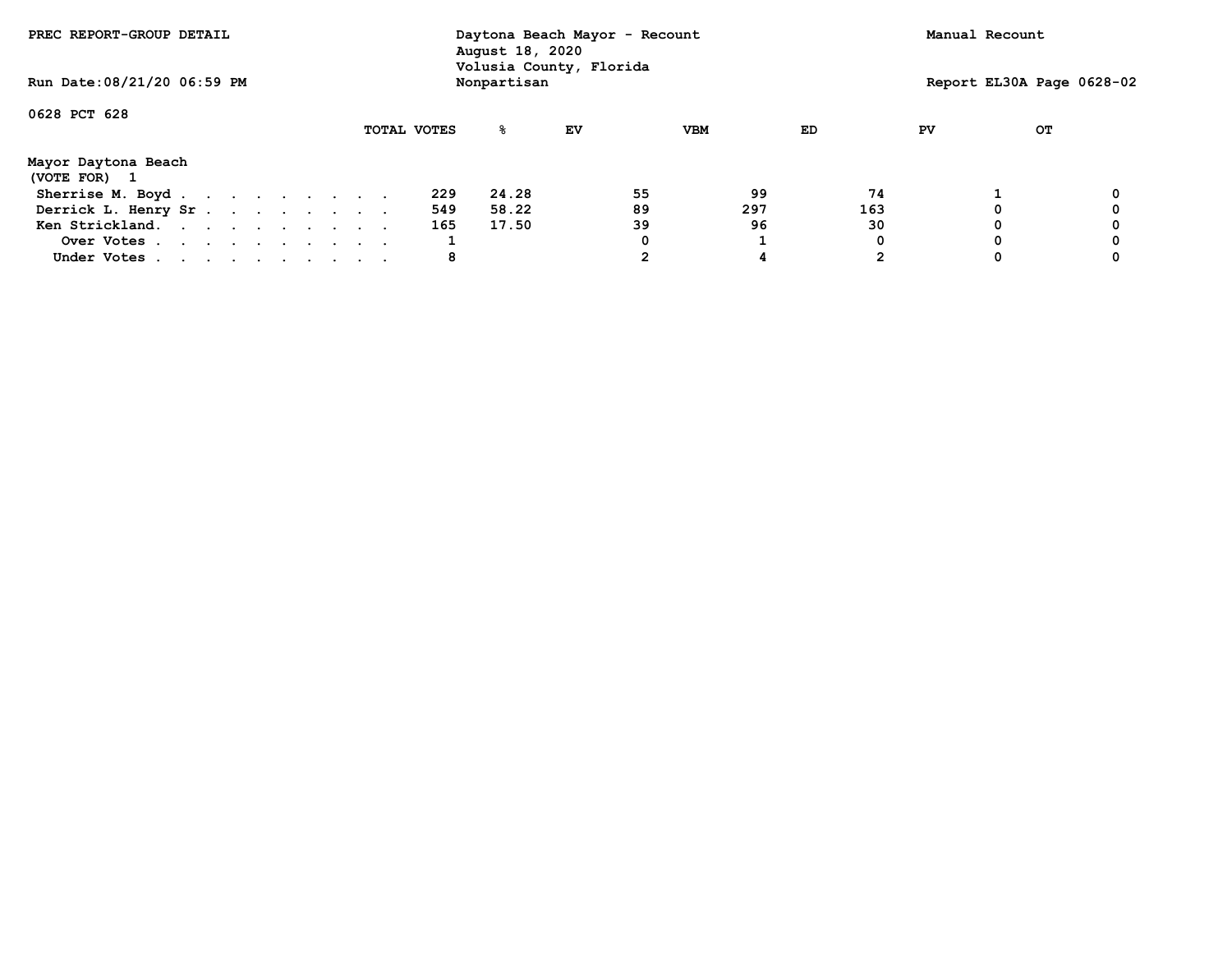| PREC REPORT-GROUP DETAIL    |  | August 18, 2020 | Daytona Beach Mayor - Recount<br>Volusia County, Florida |     | Manual Recount |     |    |                           |  |
|-----------------------------|--|-----------------|----------------------------------------------------------|-----|----------------|-----|----|---------------------------|--|
| Run Date: 08/21/20 06:59 PM |  |                 | <b>STATISTICS</b>                                        |     |                |     |    | Report EL30A Page 0633-01 |  |
| 0633 PCT 633                |  |                 |                                                          |     |                |     |    |                           |  |
|                             |  | TOTAL VOTES     | ℁                                                        | EV  | <b>VBM</b>     | ED  | PV | OТ                        |  |
| REGISTERED VOTERS - TOTAL   |  |                 |                                                          |     |                |     |    |                           |  |
| BALLOTS CAST - TOTAL.       |  | 1,028           |                                                          | 131 | 629            | 265 |    |                           |  |
| BALLOTS CAST - Democratic   |  | 561             | 54.57                                                    | 89  | 343            | 128 |    |                           |  |
| BALLOTS CAST - Republican   |  | 262             | 25.49                                                    | 23  | 149            | 90  |    |                           |  |
| BALLOTS CAST - Nonpartisan. |  | 205             | 19.94                                                    | 19  | 137            | 47  |    |                           |  |
| BALLOTS CAST - BLANK.       |  | 18              | 1.75                                                     | 5   | 9              |     |    |                           |  |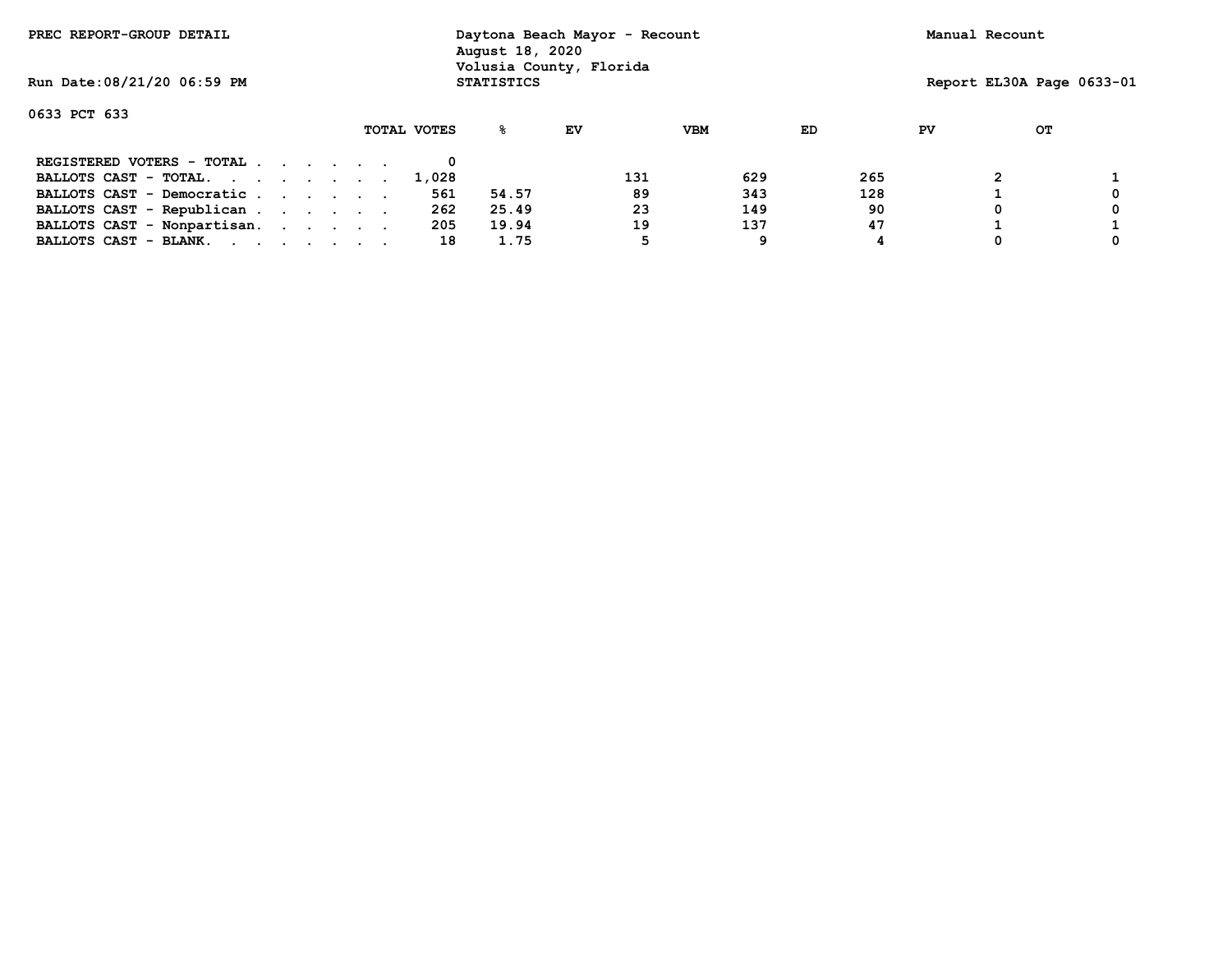| PREC REPORT-GROUP DETAIL          |  |  |  |             | Daytona Beach Mayor - Recount<br>August 18, 2020<br>Volusia County, Florida |    |    |            |     |    | Manual Recount            |  |
|-----------------------------------|--|--|--|-------------|-----------------------------------------------------------------------------|----|----|------------|-----|----|---------------------------|--|
| Run Date: 08/21/20 06:59 PM       |  |  |  |             | Nonpartisan                                                                 |    |    |            |     |    | Report EL30A Page 0633-02 |  |
| 0633 PCT 633                      |  |  |  |             |                                                                             |    |    |            |     |    |                           |  |
|                                   |  |  |  | TOTAL VOTES | %                                                                           | EV |    | <b>VBM</b> | ED  | PV | OТ                        |  |
| Mayor Daytona Beach<br>(VOTE FOR) |  |  |  |             |                                                                             |    |    |            |     |    |                           |  |
| Sherrise M. Boyd                  |  |  |  | 216         | 21.39                                                                       |    | 31 | 121        | 63  |    |                           |  |
| Derrick L. Henry Sr.              |  |  |  | 493         | 48.81                                                                       |    | 71 | 315        | 105 |    |                           |  |
| Ken Strickland.                   |  |  |  | 301         | 29.80                                                                       |    | 24 | 184        | 93  |    | 0                         |  |
| Over Votes                        |  |  |  | 0           |                                                                             |    |    | 0          |     |    | 0                         |  |
| Under Votes                       |  |  |  | 18          |                                                                             |    | 5  | 9          |     |    | 0                         |  |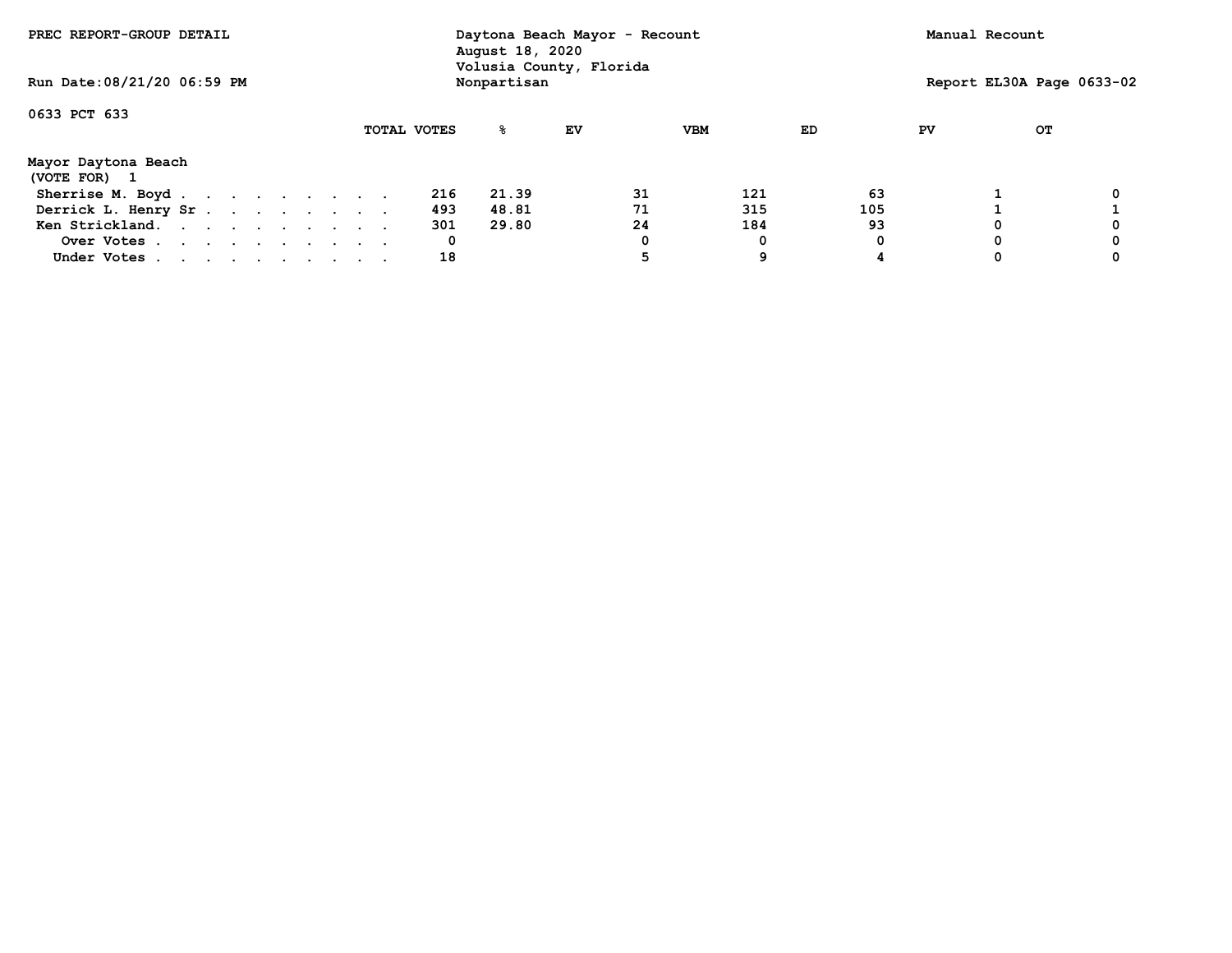| PREC REPORT-GROUP DETAIL    |  |  |             | Daytona Beach Mayor - Recount<br>August 18, 2020<br>Volusia County, Florida |    |    |            |    |    | Manual Recount |    |                           |
|-----------------------------|--|--|-------------|-----------------------------------------------------------------------------|----|----|------------|----|----|----------------|----|---------------------------|
| Run Date: 08/21/20 06:59 PM |  |  |             | <b>STATISTICS</b>                                                           |    |    |            |    |    |                |    | Report EL30A Page 0638-01 |
| 0638 PCT 638                |  |  |             |                                                                             |    |    |            |    |    |                |    |                           |
|                             |  |  | TOTAL VOTES | ℁                                                                           | EV |    | <b>VBM</b> | ED | PV |                | OТ |                           |
| REGISTERED VOTERS - TOTAL   |  |  |             |                                                                             |    |    |            |    |    |                |    |                           |
| BALLOTS CAST - TOTAL.       |  |  | 368         |                                                                             |    | 40 | 249        | 79 |    |                |    |                           |
| BALLOTS CAST - Democratic   |  |  | 157         | 42.66                                                                       |    | 20 | 114        | 23 |    |                |    |                           |
| BALLOTS CAST - Republican   |  |  | 138         | 37.50                                                                       |    | 17 | 79         | 42 |    |                |    |                           |
| BALLOTS CAST - Nonpartisan. |  |  | 73          | 19.84                                                                       |    |    | 56         | 14 |    |                |    |                           |
| BALLOTS CAST - BLANK.       |  |  | 9           | 2.45                                                                        |    |    | 8          | 0  |    |                |    |                           |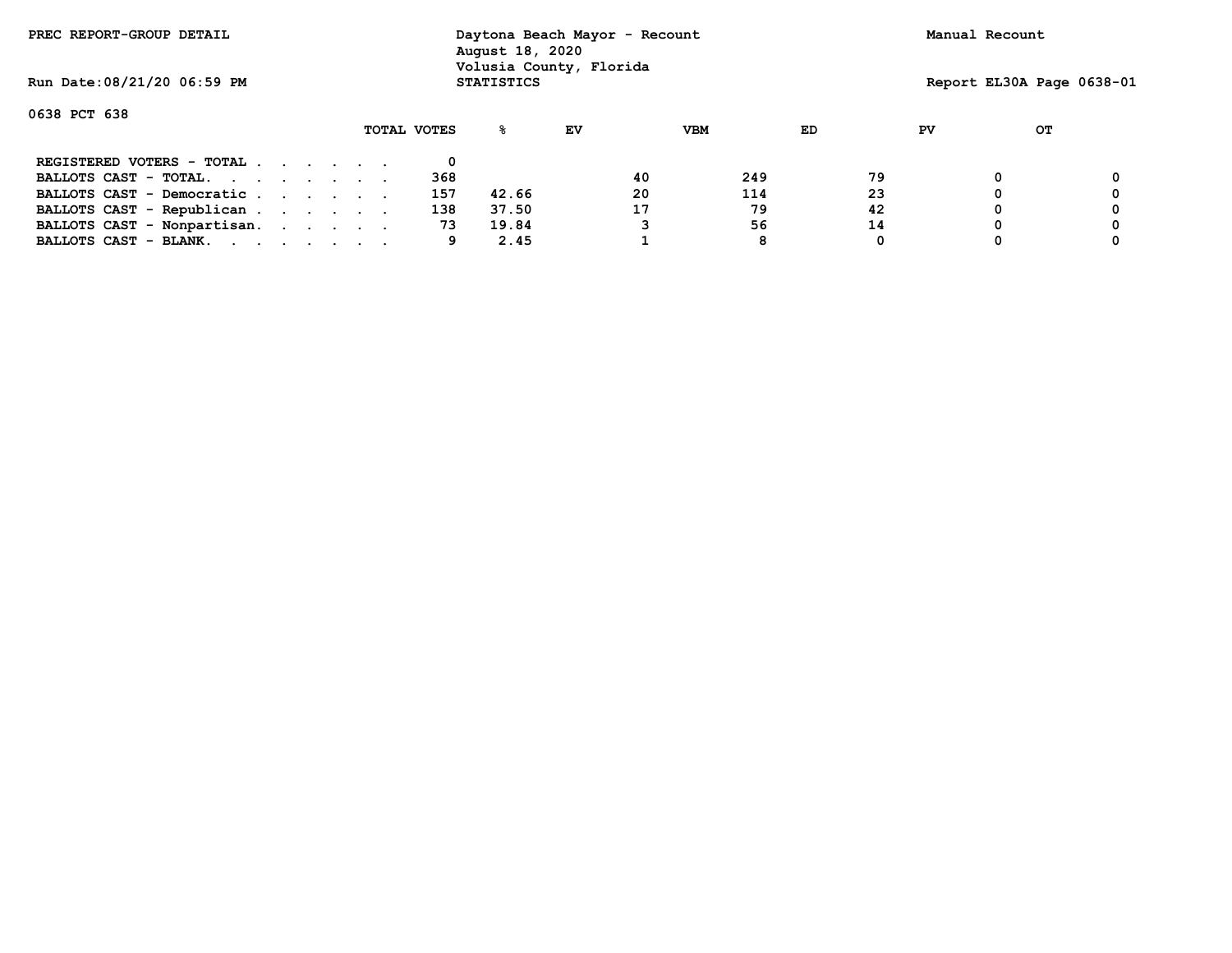| PREC REPORT-GROUP DETAIL            |  |  |  |  |             | Daytona Beach Mayor - Recount<br>August 18, 2020<br>Volusia County, Florida |    |    |            |    |    | Manual Recount            |  |
|-------------------------------------|--|--|--|--|-------------|-----------------------------------------------------------------------------|----|----|------------|----|----|---------------------------|--|
| Run Date: 08/21/20 06:59 PM         |  |  |  |  |             | Nonpartisan                                                                 |    |    |            |    |    | Report EL30A Page 0638-02 |  |
| 0638 PCT 638                        |  |  |  |  |             |                                                                             |    |    |            |    |    |                           |  |
|                                     |  |  |  |  | TOTAL VOTES | ℁                                                                           | EV |    | <b>VBM</b> | ED | PV | OТ                        |  |
| Mayor Daytona Beach<br>(VOTE FOR) 1 |  |  |  |  |             |                                                                             |    |    |            |    |    |                           |  |
| Sherrise M. Boyd.                   |  |  |  |  | 67          | 18.66                                                                       |    | 9  | 49         |    |    | 0                         |  |
| Derrick L. Henry Sr.                |  |  |  |  | 162         | 45.13                                                                       |    | 19 | 111        | 32 |    |                           |  |
| Ken Strickland.                     |  |  |  |  | 130         | 36.21                                                                       |    | 11 | 81         | 38 |    | 0                         |  |
| Over Votes                          |  |  |  |  | 0           |                                                                             |    |    | 0          |    |    | 0                         |  |
| Under Votes                         |  |  |  |  | 9           |                                                                             |    |    | 8          |    |    |                           |  |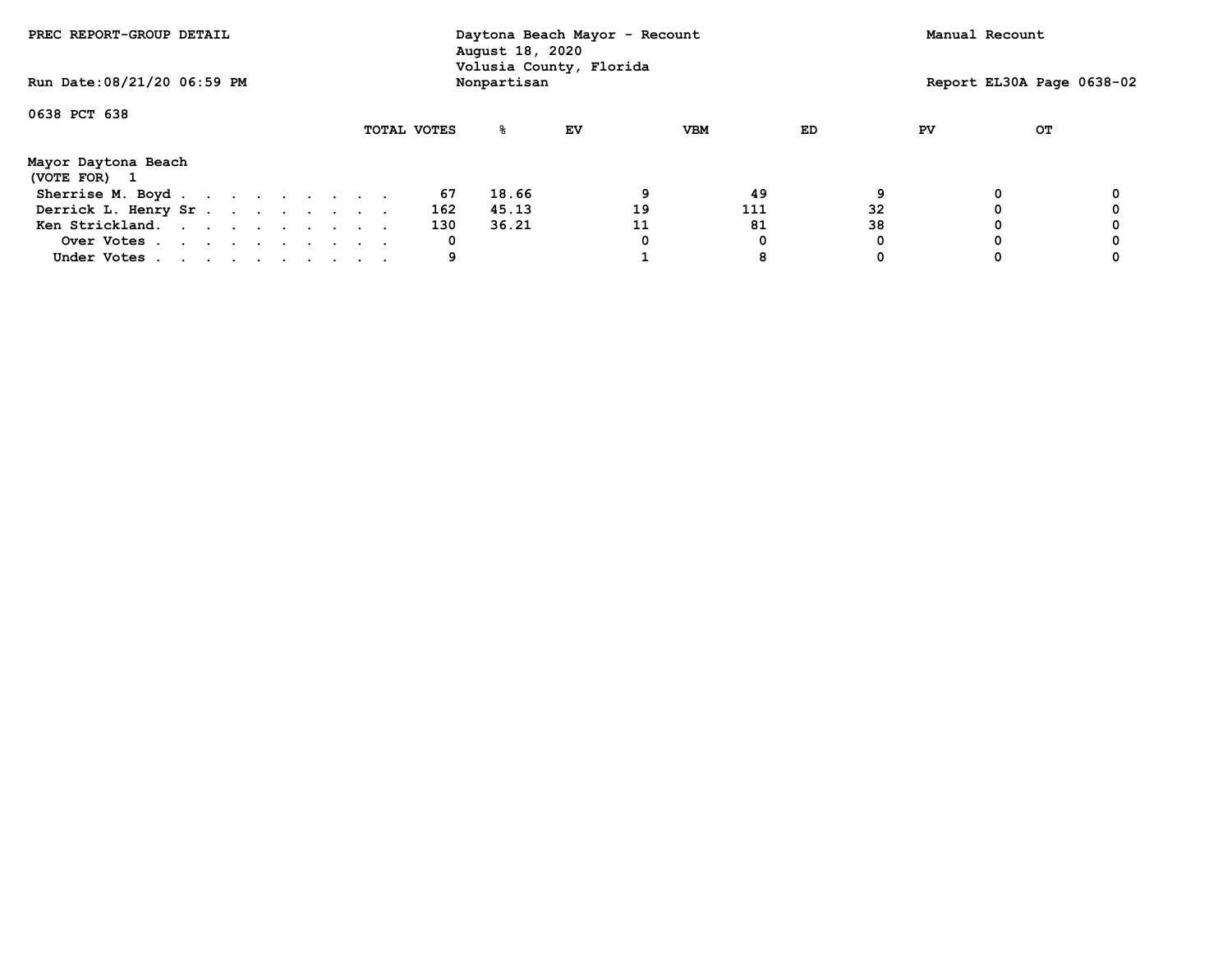| PREC REPORT-GROUP DETAIL    |  | Daytona Beach Mayor - Recount<br>August 18, 2020<br>Volusia County, Florida |             |                   | Manual Recount |     |            |     |    |                           |  |
|-----------------------------|--|-----------------------------------------------------------------------------|-------------|-------------------|----------------|-----|------------|-----|----|---------------------------|--|
| Run Date: 08/21/20 06:59 PM |  |                                                                             |             | <b>STATISTICS</b> |                |     |            |     |    | Report EL30A Page 0641-01 |  |
| 0641 PCT 641                |  |                                                                             |             |                   |                |     |            |     |    |                           |  |
|                             |  |                                                                             | TOTAL VOTES | ℁                 | EV             |     | <b>VBM</b> | ED  | PV | OТ                        |  |
| REGISTERED VOTERS - TOTAL   |  |                                                                             |             |                   |                |     |            |     |    |                           |  |
| BALLOTS CAST - TOTAL.       |  |                                                                             | 1,557       |                   |                | 129 | 1,183      | 245 |    |                           |  |
| BALLOTS CAST - Democratic   |  |                                                                             | 594         | 38.15             |                | 51  | 472        | 71  |    |                           |  |
| BALLOTS CAST - Republican   |  |                                                                             | 679         | 43.61             |                | 63  | 469        | 147 |    |                           |  |
| BALLOTS CAST - Nonpartisan. |  |                                                                             | 284         | 18.24             |                | 15  | 242        | 27  |    |                           |  |
| BALLOTS CAST - BLANK.       |  |                                                                             | 40          | 2.57              |                | 2   | 29         | 9   |    |                           |  |